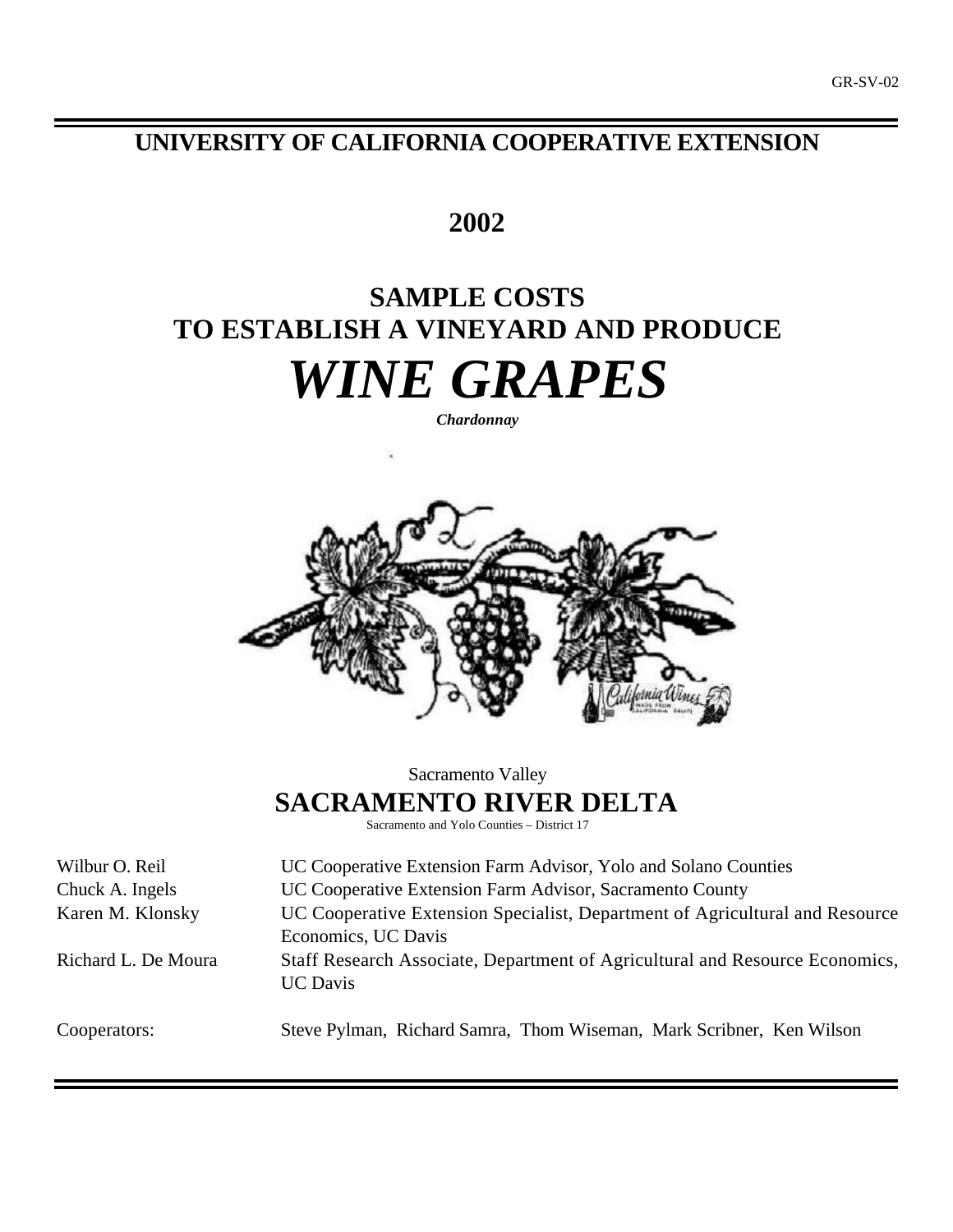### **SAMPLE COST TO ESTABLISH A VINEYARD AND PRODUCE WINE GRAPES Chardonnay – Drip Irrigation Sacramento Valley, Sacramento River Delta of Sacramento and Yolo Counties – 2002**

### **CONTENTS**

| Table 5. WHOLE FARM EQUIPMENT, INVESTMENT, AND BUSINESS OVERHEAD COSTS19 |  |
|--------------------------------------------------------------------------|--|
|                                                                          |  |
|                                                                          |  |
|                                                                          |  |

### **INTRODUCTION**

Sample costs to establish a vineyard and produce wine grapes under drip irrigation in the Sacramento Valley – Sacramento River Delta (Sacramento and Yolo counties) are presented in this study. This study is intended as a guide only, and can be used to make production decisions, determine potential returns, prepare budgets and evaluate production loans. Practices described are based on production practices considered typical for the crop and area, but these same practices will not apply to every situation. The sample costs for labor, materials, equipment and custom services are based on current figures. A blank column, "*Your Costs*", in Tables 2 and 3 is provided for entering your costs.

The hypothetical farm operation, production practices, overhead, and calculations are described under the assumptions. For additional information or an explanation of the calculations used in the study call the Department of Agricultural and Resource Economics, University of California, Davis, (530) 752-3589 or your local UC Cooperative Extension office.

Sample Cost of Production Studies for many commodities are available and can be requested through the Department of Agricultural and Resource Economics, UC Davis, (530) 752-3589. Current studies can be downloaded from the department website at http://coststudies.ucdavis.edu or obtained from selected county UC Cooperative Extension offices.

University of California and the United States Department of Agriculture cooperating.

The University of California, Cooperative Extension in compliance with Titles VI and VII of the Civil Rights Act of 1964, Title IX of the Education Amendments of 1972, Sections 503 and 504 of the Rehabilitation Act of 1973 does not discriminate on the basis of race, religion, color, national origins, sex, mental or physical handicaps or age in any of its programs or activities, or with respect to any of its employment policies, practices or procedures. Nor does the University of California does not discriminate on the basis of ancestry, sexual orientation, marital status, citizenship, medical condition (as defined in section 12926 of the California Government Code) or because the individuals are disabled or Vietnam era veterans (as defined the Vietnam Era Veterans Readjustment Act of 1974 and Section of the California Government Code). Inquiries regarding this policy may be directed to the Affirmative Action Director, University of California, Agriculture and Natural Resources, 300 Lakeside Drive, Oakland, California 94612-3560, (510) 987-0097.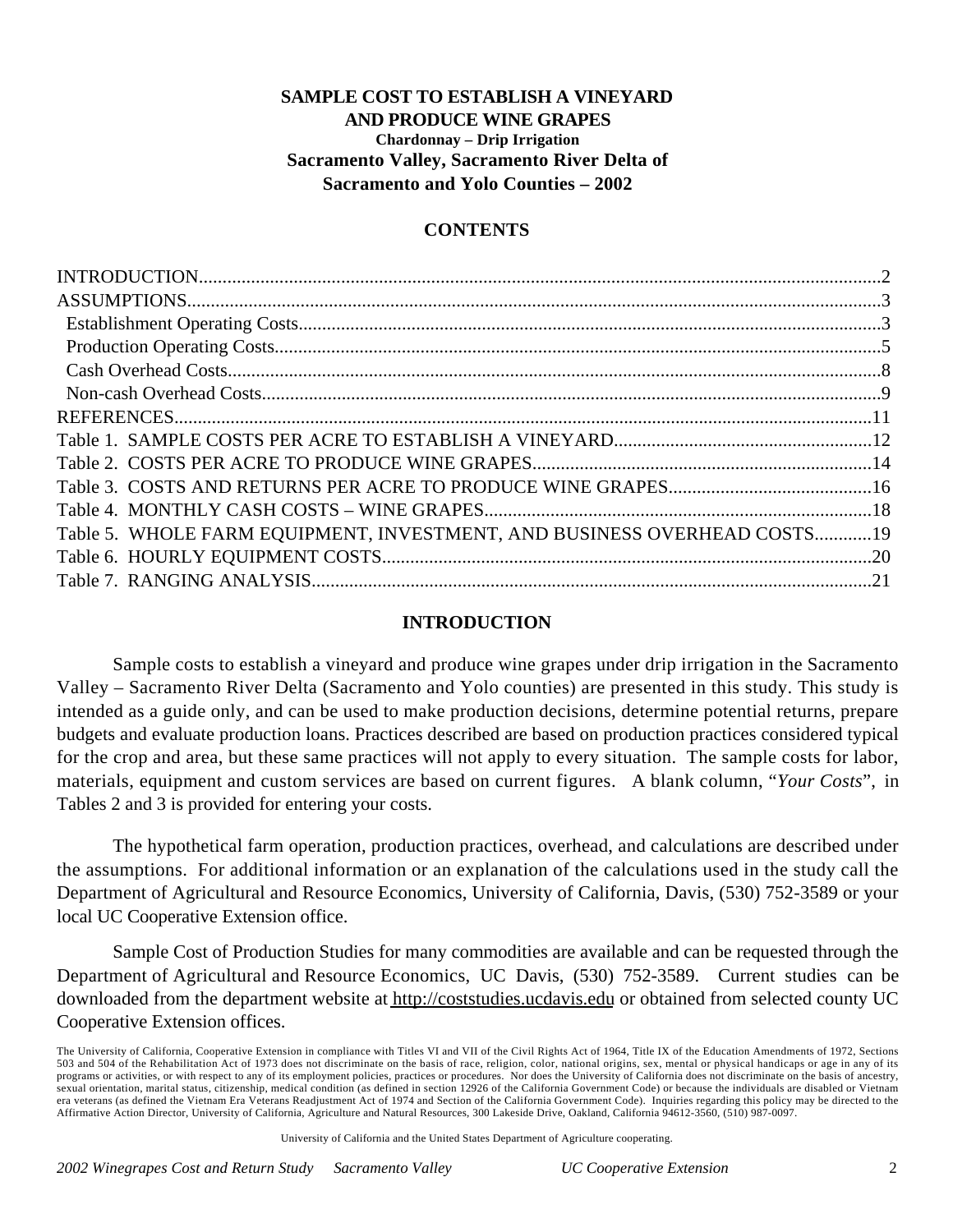### **ASSUMPTIONS**

The assumptions refer to Tables 1 to 7 and pertain to sample costs to establish a vineyard and produce wine grapes in the Sacramento River Delta of the Sacramento Valley – Sacramento and Yolo counties (California District 17). Practices described are not University of California recommendations, but represent production practices and materials considered typical of a well managed vineyard in the region. The costs, materials, and practices shown in this study will not be applicable to all situations.Establishment and cultural practices vary by grower and the differences can be significant. *The use of trade names in this report does not constitute an endorsement or recommendation by the University of California or the Clarksburg Wine Growers Association nor is any criticism implied by omission of other similar products.*

**Farm.** The hypothetical farm located on the valley floor in the Sacramento River Delta of Sacramento and Yolo Counties is owned, managed and operated by the owner. The 200 contiguous acre farm consists of 135 acres of producing vineyards, 60 acres of newly planted wine grapes, and five acres occupied by roads, irrigation systems, and farmstead.

### **Establishment Operating Costs**

(Table 1.)

**Vineyard Conversion and Site Preparation.** The new vineyard is being planted on land that had an existing vineyard. The old grapevines are removed in the fall. After the vines have been pushed out and burned, the land is ripped twice, 24 to 30 inches deep, to break up hardpan, improve root and water penetration and also pull up additional roots remaining from the previous vines. Afterward, the ground is disced two times. The field is laser leveled, then in a single operation disced and cultipacked. In the spring the ground is cultivated (disced) two times. Operations done in the year prior to planting are shown in the first year. Vineyard removal and ripping are done by contract or custom operators.

**Vines.** Potted benchgraft vines, Chardonnay variety, are planted on a 6' x 10' spacing at 726 vines per acre. Chardonnay is the predominant wine variety in the area. The Merlot variety, also planted in the area, has similar cultural practices. Vines are trained to a bilateral cordon at 44 inches and spur pruned. Cordons are the horizontal branches and spurs or shoots are the bearing units on the cordon. The grapevines are assumed to begin yielding fruit in three years and produce for an additional 22 years.

**Planting.** Planting starts in early spring by laying out the vineyard and marking vine sites. The drip line is laid on top of the ground and turned on to ease digging by hand, if the ground is dry. The potted plants are placed in the planting hole and covered with soil. The following year an average of 2% or 15 vines per acre will be replanted.

**Trellis System.** The trellis system is designed to support a bilateral cordon trained and spur pruned vineyard. The system in this study utilizes metal T posts at each vine with end posts at row ends to anchor the wires. Six permanent wires are secured to the end posts and attached to the metal T posts – one drip wire, one cordon wire, two middle wires, and two upper tees (wires). The owner and hired workers install the "modified vertical trellis" system. The system is considered part of the vineyard since it will be removed when the vines are removed. Therefore it is included in the establishment cost. The trellis system is installed during the first 2 years as follows: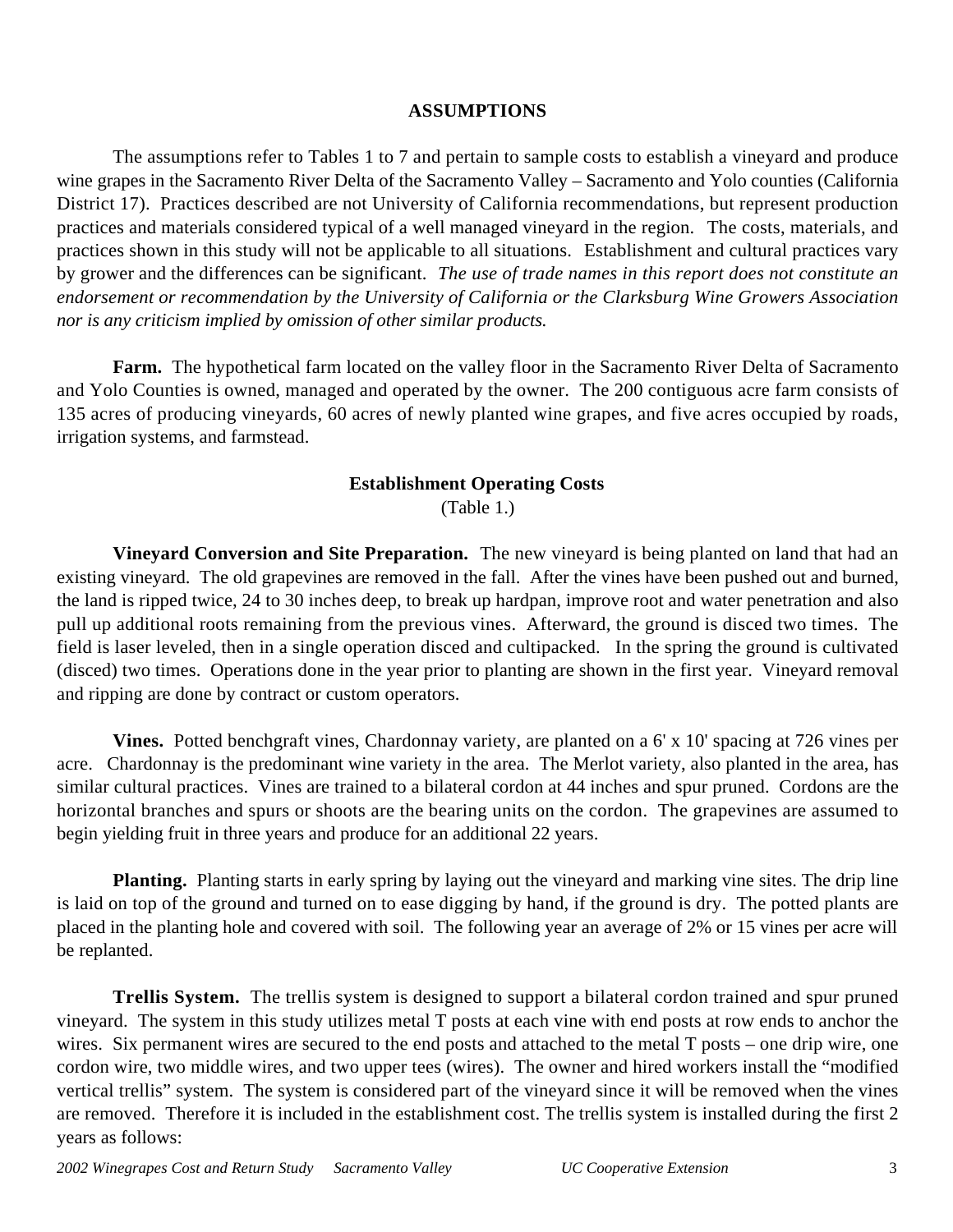*First Year.* In the fall of the first year or spring of the second (second year in this study), T posts and six end posts are installed. Eight-foot metal T posts are set at the first and last vine in each row and at every third vine down the row, six-foot T posts are set at first and second vine locations after the initial eight-foot post. End stakes are pounded into the soil at the row ends.

*Second Year.* Twenty-four inch cross arms are attached to the eight-foot posts and ten-inch cross arms to the six-foot posts. The wires are strung from end post to end post. Five 12 gauge, high tensile, cordon and catch (top) wires are attached to the cross arms. The bottom strand is 14 gauge, high tensile wire permanently attached to the end and T posts. The drip irrigation line is suspended from this bottom strand with drip clips.

**Pruning/Training.** Pruning in this study includes pruning, training, tying, suckering, shoot positioning, and thinning. All operations are not done each year, nor are all the operations used for other training methods or trellis systems. The prunings are placed in between the vine rows and chopped during the first discing.

*First Year.* The vines are winter pruned. During dormancy vines are pruned back to two bud spurs to provide shoots of which one is selected for trunk development.

*Second Year.* The vines are green tied, which includes suckering, tying, and vine training. Suckering is the removal of sprouts from the rootstock that compete with the main trunk and cordons for water and nutrients. Vines are trained by tying one shoot up the T post to become the main trunk. Later in the season this shoot is topped at or slightly below the cordon wire. Two lateral shoots are selected from the trunk as the bilateral cordons. Any remaining lower laterals are also pruned and the cordons cut back to the appropriate length as determined by girth. Green tying is done from May through July.

*Third Year.* Training vines continues by extending the cordons along the permanent cordon wire and selecting spur positions. Canes from spurs are pruned appropriately. Slower growing vines continue to be trained; however, year three is the last year that the vines are trained in this study. After vines are trained, canopy management including shoot positioning, thinning, and suckering trunks and cordons will also start. The number of hours per acre needed to prune declines from the previous year, but remains constant in the years thereafter. Vine trimming to reduce pruning costs begins in the fall of the third year.

**Irrigation.** Growers in the area have riparian rights and therefore do not have a water cost. Irrigation is the pumping cost. The local reclamation district charges a fee of \$30 per acre for drainage (see overhead). No assumption is made about effective rainfall. During the first two years, irrigations begin in May and end around September. In the third year additional irrigations are made postharvest. The

| Table A. Applied Irrigation Water |    |                        |       |  |
|-----------------------------------|----|------------------------|-------|--|
| AcIn/Year                         |    |                        |       |  |
| Year                              |    | Preharvest Postharvest | Total |  |
|                                   |    |                        |       |  |
|                                   |    |                        |       |  |
|                                   | 13 |                        | 6     |  |

amount of water applied to the vineyard period varies each year as shown in Table A.

**Pest Management.** The pesticides and rates mentioned in this cost study as well as other materials available are listed in *UC Integrated Pest Management Guidelines, Grapes.* Pesticides mentioned in the study are commonly used, but are not recommendations.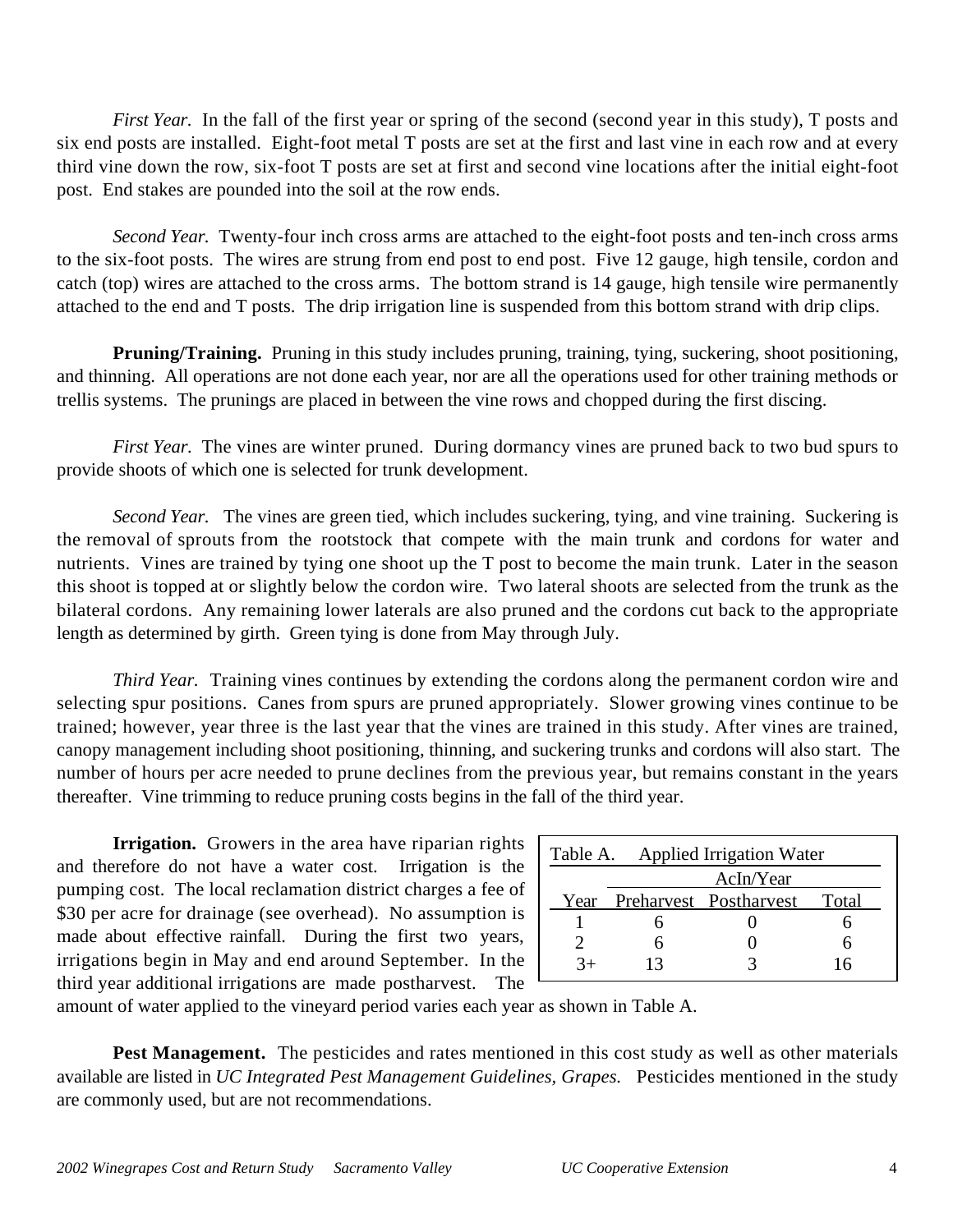*Insects.* Insect management begins in the third year. Mites can cause serious problems and are controlled with Omite. The material is applied in June with the grower's tractor and vineyard sprayer.

*Diseases.* Many pathogens attack grapevines, but the major disease assumed in this study is powdery mildew (*Uncinula necator*). Powdery mildew control begins the third year. Sulfur dust is applied five times and Rally, a sterol inhibitor, two times.

*Weeds.* The row centers are cultivated (disced) three to five times per season during the establishment years. The vine rows are strip sprayed with a residual herbicide such as Surflan in late fall or winter during the first two years. Summer weed control along the vine row begins in the second year with applications of Roundup, a foliar herbicide.

*Vertebrate.* Jackrabbits (*Lepus californicus*) are the major pest, although cottontail (*Sylvilagus audubonii*), and brush rabbit (*S. bachmani*) can also cause damage. Milk cartons placed around the young vines at planting protect the vines from rabbit damage. Another method is to build a fence around the vineyard.

**Fertilization.** Beginning in May of each of the first two years, 10-10-10 fertilizer is applied through the irrigation system at 5 pounds N, P and K per month for five months. This provides 25 pounds of each element per year. Beginning in the third year, UN-32 and potassium sulfate are applied through the drip system as in the production year.

**Harvesting.** Harvest begins in the third year and the crop is hand harvested. Hauling to the crusher is contracted and paid by the grower.

*Yield***.** Typical annual yields for Chardonnay in the Sacramento River Delta (District 17) are shown in Table B.

## **Production Operating Costs**

 $(Tables 2 – 7)$ 

**Pruning.** Pruning is done during the winter months. The prunings are placed in the vine centers and chopped during the first discing. Winter tying, where cordons are tied to the cordon wire with twine at the trunk and at each end of the cordons is done in March. Subsequently, trunk suckering is done in April, shoot removal in May, and leaf removal in June. Suckering is the removal of water sprouts from the trunk and below the soil surface. Shoot removal is the operation whereby the weak shoots, which lack vigor and do not originate from the fruiting spur buds, are removed. In some varieties such as Zinfandel, the clusters are thinned later (cluster thinning) in the season to reduce crop load or remove clusters that may be delayed in maturity or potential rot sites due to compactness. During leaf removal the basal leaves are removed in and around the fruit zone to allow for exposure and better air movement. Shoot positioning, thinning, and suckering trunks and cordons continue through the production years. Positioning and thinning shoots allows vines space to develop good fruit clusters, and opens the canopy to allow greater air movement through the vines and around the clusters. Pruning costs in this study are based on an hourly rate, although much of the pruning in the region is done by piecework. Mechanical vine trimming is done in June to open up the canopy and again post-harvest to reduce pruning costs.

| Table B. Annual Yields for<br>Chardonnay |  |  |  |  |  |
|------------------------------------------|--|--|--|--|--|
| Year: 3                                  |  |  |  |  |  |
| Tons Per 4.0<br>7 O                      |  |  |  |  |  |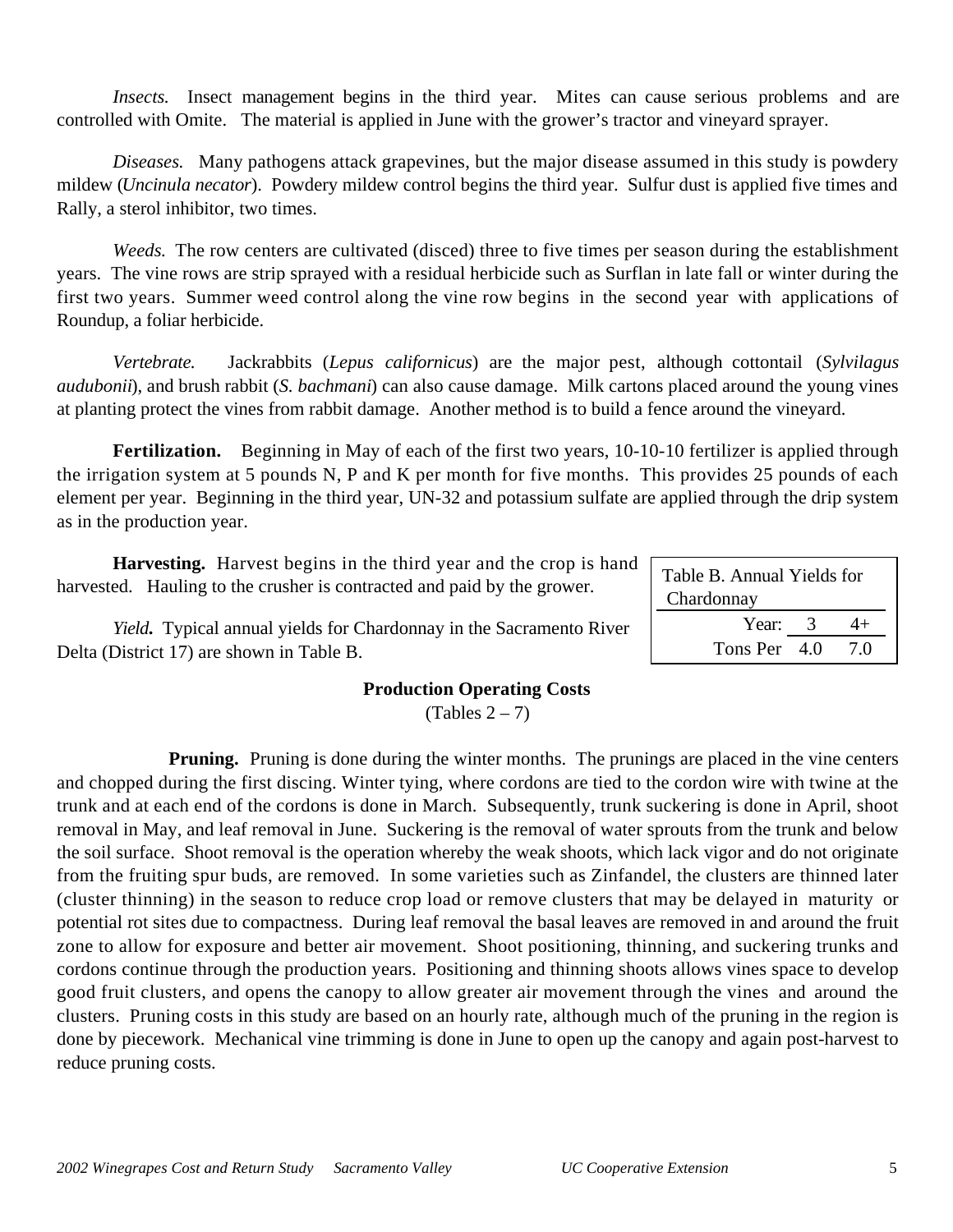**Irrigation.** Irrigation is the pumping cost and irrigation labor. Growers in the area have riparian rights and do not have a water cost. The local reclamation district charges a fee of \$30 per acre for drainage (see Overhead). No assumption is made about effective rainfall. Irrigation begins in May and ends with one irrigation after harvest.

| Table A. Applied Irrigation Water |    |                             |       |  |
|-----------------------------------|----|-----------------------------|-------|--|
|                                   |    | AcIn/Year                   |       |  |
|                                   |    | Year Preharvest Postharvest | Total |  |
|                                   |    |                             |       |  |
|                                   |    |                             |       |  |
| 3+                                | 13 |                             | 16    |  |

**Fertilization.** From May (leafout) through September, UN-32 is applied each month through the irrigation system. The amount of N applied is increased each month for a seasonal total of 40 pounds. Potassium Sulfate (K) is also applied through the system in four equal amounts from May through August at 50 pounds per application. Gypsum at 1,000 pounds per acre is custom spread in the fall after harvest.

**Pest Management.** The pesticides and rates mentioned in this cost study are listed in *UC Integrated Pest Management Guidelines, Grapes.* **Pesticides mentioned in the study are not recommendations, but those commonly used in the region.** For information on other pesticides available, pest identification, monitoring, and management visit the UC IPM website at www.ipm.ucdavis.edu. For information and pesticide use permits, contact the local county agricultural commissioner's office.

*Pest Control Advisor (PCA).* Written recommendations are required for many pesticides and are made by licensed pest control advisors. In addition the PCA will monitor the field for agronomic problems including pests and nutrition. Growers may hire private PCA's or receive the service as part of a service agreement with an agricultural chemical and fertilizer company. The private PCA in this study monitors the field for agronomic problems, pest, and diseases. For an additional fee, the PCA installs irrigation monitoring equipment at 4 sites and does soil moisture modeling

*Weeds.* Herbicide choice is a function of weed pressure which can change over time. In this vineyard, vine row weeds are controlled with a tank mix of Goal and Surflan applied as a strip spray during January. Resident vegetation in the row centers is managed with four discings per season. Roundup, a foliar herbicide, is applied 3 times over the spring and summer in the vine row.

*Insects.* Leafhoppers and mites are important pests, but will usually not occur in the same year. In this study, mites are controlled in March (see Diseases below) and in June with Omite.

*Diseases***.** Micronized sulfur (Thiolux) and copper spray (Champ) are applied in March at budbreak for powdery mildew and mite control. Powdery mildew treatments continue in April on an 8 to 10 day schedule, then beginning in late May a 14 to 21 day schedule. Four applications of a sterol inhibitor (Rally) or strobilurin (Flint) are interspersed with the ten dusting sulfur applications (e.g. 2 dustings, 1 Rally or Flint).

**Harvest.** Chardonnay harvest begins in early September, whereas Merlot harvest begins at the end of September. The crop is machine harvested by a custom operator. Hauling to the crusher is contracted and the grower pays \$15 per load for local hauls. Additional charges will apply for hauls considered being out of the local area.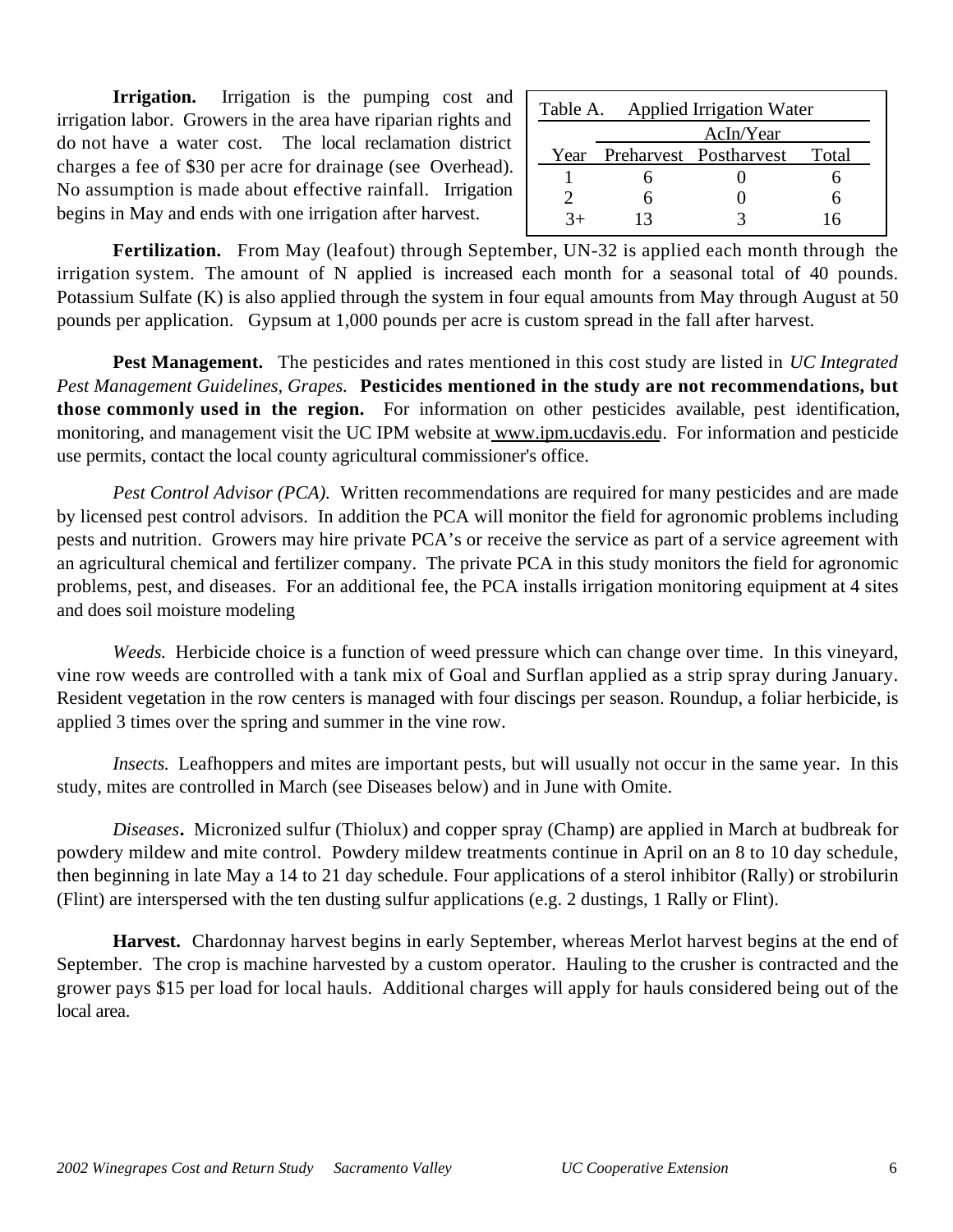*Yields***.** Yield maturity is reached in the fourth year. An assumed yield of 7 tons per acre is used to calculate returns in the production years. Typical yield range for Chardonnay in the Sacramento River Delta is 6.5 to 7.5 tons per acre. Annual yields are measured in tons as shown in Table B.

*Returns***.** Return prices per ton for wine grapes are determined by variety and percent sugar (Brix). The effect of sugar percentages on prices (low and high) is shown in Table C for District 17 growers. The lowest price in the last four years is \$125 per ton while the high is \$1,300; the average weighted price for Chardonnay is

|         | Clarksburg <sup>1</sup> District 17 | \$/Ton Base Price |          |
|---------|-------------------------------------|-------------------|----------|
|         |                                     | Range             | Weighted |
| Year    | Low                                 | High              | Average  |
| 1998    | 500                                 | 1,300             | 776      |
| 1999    | 600                                 | 1,150             | 704      |
| 2000    | 125                                 | 1,200             | 362      |
| 2001    | 150                                 | 1,000             | 592      |
| Average | 344                                 | 1,163             | 609      |

\$609 per ton. Use of return prices for grapes is for calculating net returns to growers at different yields and price as shown in Table 7. A return of \$590 per ton based on 2001 prices for Chardonnay wine grapes is used in this study.

**Assessments.** The Clarksburg Wine Grape Growers Association has a voluntary \$6 per acre assessment for all growers and wineries. The program supports advertisement and promotion of district wines. Grower participation is rated at 90%, and included as a cost in this study. California Department of Food and Ag assesses growers \$0.003 on the gross value (yields x returns) for the Glassy Winged Sharpshooter Insect program.

**Pickup/ATV.** The grower uses the pickup for business and personal use. The assumed business use is 12,000 miles per year for the ranch. The All Terrain Vehicle (ATV) is used on the ranch for checking the vineyard, irrigating, and some spraying.

Labor. Hourly wages for workers are \$10.50 for machine operators and \$6.75 per hour non-machine labor. Adding 34% for the employers share of federal and state payroll taxes, insurance, and other possible benefits gives the labor rates shown of \$14.07 and \$9.05 per hour for machine labor and non-machine labor, respectively. Labor for operations involving machinery are 20% higher than the operation time given in Table 2 to account for the extra labor involved in equipment set up, moving, maintenance, work breaks, and field repair.

**Equipment Operating Costs.** Repair costs are based on purchase price, annual hours of use, total hours of life, and repair coefficients formulated by ASAE. Fuel and lubrication costs are also determined by ASAE equations based on maximum PTO horsepower, and fuel type. Prices for on-farm delivery of diesel and gasoline are \$1.26 and \$1.51 per gallon, respectively. The fuel, lube, and repair cost per acre for each operation in Table 2 is determined by multiplying the total hourly operating cost in Table 6 for each piece of equipment used for the selected operation by the hours per acre. Tractor time is 10% higher than implement time for a given operation to account for setup, travel and down time.

**Interest On Operating Capital.**Interest on operating capital is based on cash operating costs and is calculated monthly until harvest at a nominal rate of 7.40% per year. A nominal interest rate is the typical market cost of borrowed funds. The interest cost of post harvest operations is discounted back to the last harvest month using a negative interest charge.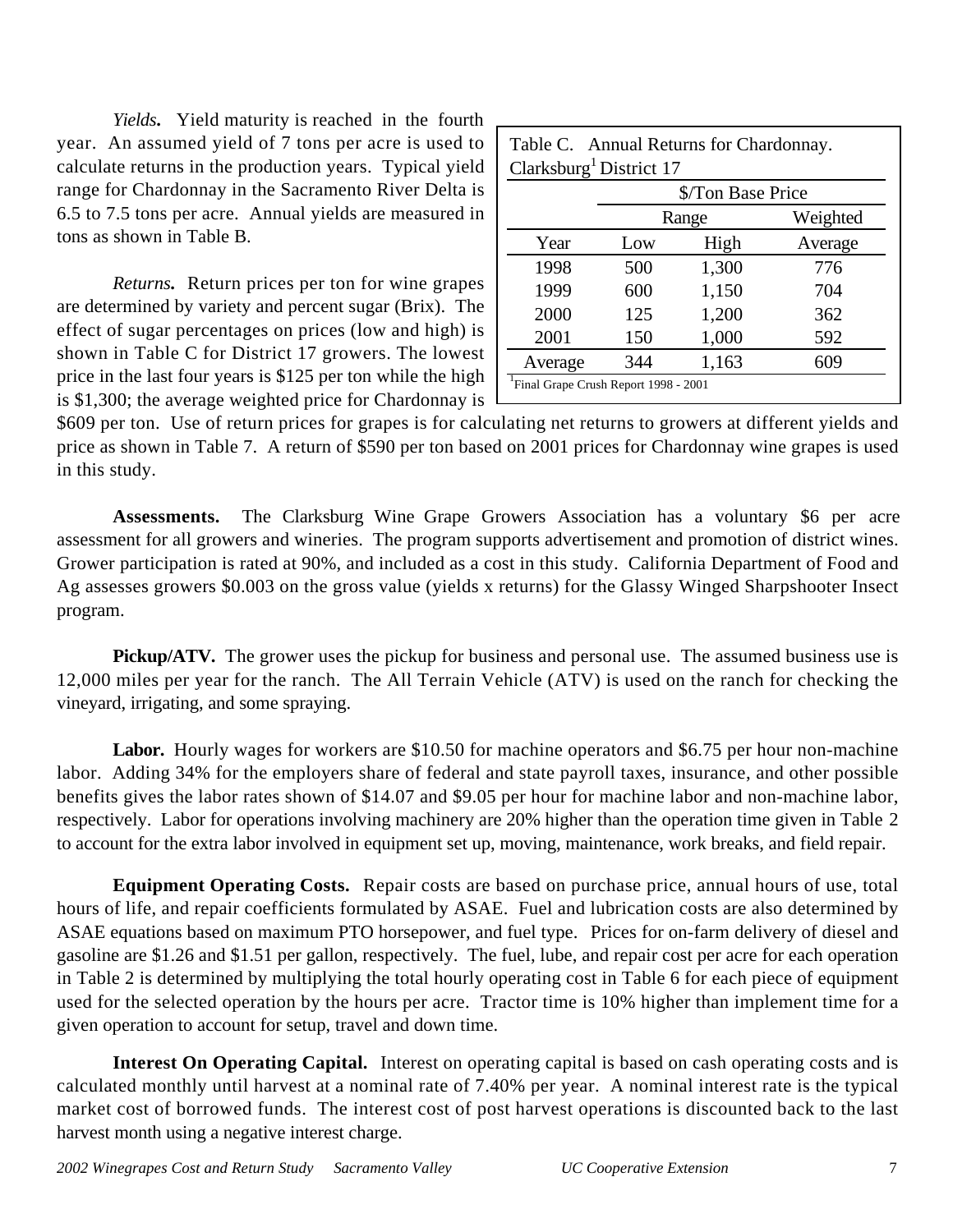**Risk**. The risks associated with crop production should not be minimized. While this study makes every effort to model a production system based on typical, real world practices, it cannot fully represent financial, agronomic and market risks, which affect profitability and economic viability.

### **Cash Overhead Costs**

(Tables 1-7)

Cash overhead consists of various cash expenses paid out during the year that are assigned to the whole farm and not to a particular operation. These costs include property taxes, interest on operating capital, office expense, liability and property insurance, sanitation services, equipment repairs, and management.

**Property Taxes**. Counties charge a base property tax rate of 1% on the assessed value of the property. In some counties special assessment districts exist and charge additional taxes on property including equipment, buildings, and improvements. For this study, county taxes are calculated as 1% of the average value of the property. Average value equals new cost plus salvage value divided by 2 on a per acre basis.

**Insurance.**Insurance for farm investments varies depending on the assets included and the amount of coverage. Property insurance provides coverage for property loss and is charged at 0.660% of the average value of the assets over their useful life. Liability insurance covers accidents on the farm and costs \$698 for the entire farm.

**Office Expense.**Office and business expenses are estimated at \$100 per acre. These expenses include office supplies, telephones, bookkeeping, accounting, legal fees, shop and office utilities, and miscellaneous administrative charges.

**Reclamation Fee.** See Drainage System.

**Sanitation Services.** Sanitation services provide two portable toilets for the vineyard and cost the farm \$3,420 annually. The cost includes two double toilets units with wash basins, delivery and 9 months of weekly service.

**Crop Insurance.** The insurance protects the farmer from crop loss at levels purchased by the grower. In this study, the insurance is based on a  $70 - 75%$  level and is an average of fees paid by participating growers.

**Management/Supervisor Wages.** A salary is included to indicate that a cash cost for professional supervision of the vineyard is incurred. An expense of \$67,000 per year includes 34% for payroll overhead and insurance benefits.

**Investment Repairs.** Annual maintenance is calculated as 2 percent of the purchase price.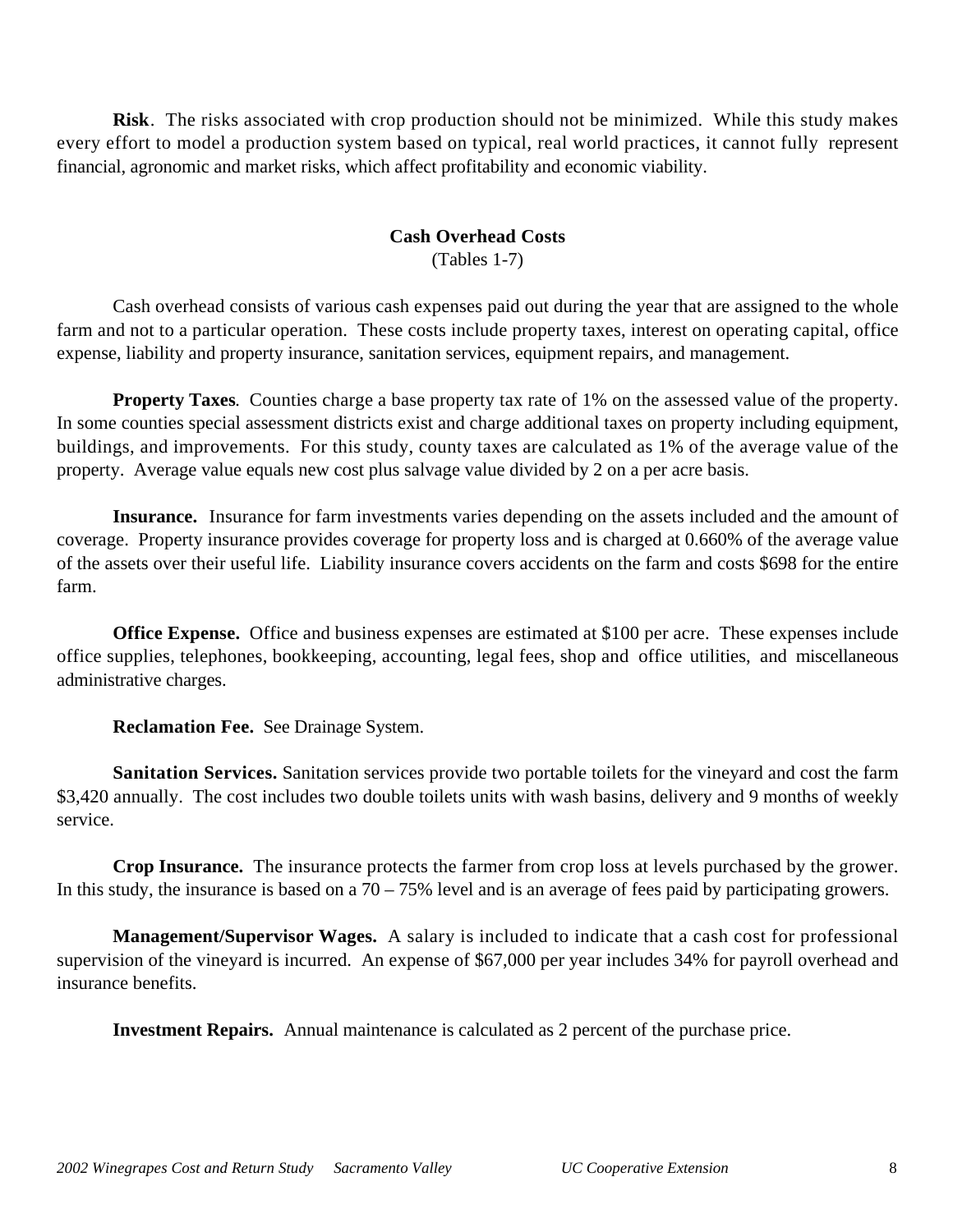### **Non-Cash Overhead Costs**

Non-cash overhead is calculated as the capital recovery cost for equipment and other farm investments.

**Capital Recovery Costs.** Capital recovery cost is the annual depreciation and interest costs for a capital investment. It is the amount of money required each year to recover the difference between the purchase price and salvage value (unrecovered capital). It is equivalent to the annual payment on a loan for the investment with the down payment equal to the discounted salvage value. This is a more complex method of calculating ownership costs than straight-line depreciation and opportunity costs, but more accurately represents the annual costs of ownership because it takes the time value of money into account (Boehlje and Eidman). The formula for the calculation of the annual capital recovery costs is ((Purchase Price – Salvage Value) x Capital Recovery Factor) + (Salvage Value x Interest Rate).

*Salvage Value*. Salvage value is an estimate of the remaining value of an investment at the end of its useful life. For farm machinery (tractors and implements) the remaining value is a percentage of the new cost of the investment (Boehlje and Eidman). The percent remaining value is calculated from equations developed by the American Society of Agricultural Engineers (ASAE) based on equipment type and years of life. The life in years is estimated by dividing the wear out life, as given by ASAE by the annual hours of use in this operation. For other investments including irrigation systems, buildings, and miscellaneous equipment, the value at the end of its useful life is zero. The salvage value for land is the purchase price because land does not depreciate. The purchase price and salvage value for equipment and investments are shown in Table 5.

*Capital Recovery Factor*. Capital recovery factor is the amortization factor or annual payment whose present value at compound interest is 1. The amortization factor is a table value that corresponds to the interest rate used and the life of the machine.

*Interest Rate*. The interest rate of 6.41% used to calculate capital recovery cost is the USDA-ERS's tenyear average of California's agricultural sector long-run rate of return to production assets from current income. It is used to reflect the long-term realized rate of return to these specialized resources that can only be used effectively in the agricultural sector. In other words, the next best alternative use for these resources is in another agricultural enterprise.

**Establishment Cost**. Costs to establish the vineyard are used to determine capital recovery expenses, depreciation, and interest on investment for the production years. Establishment cost is the sum of the costs for land preparation, trellis system, planting, vines, cash overhead and production expenses for growing the vines through the first year that grapes are harvested minus any returns from production. The Total Accumulated Net Cash Cost on Table 1, in the third year represents the establishment cost. For this study the cost is \$7,804 per acre or \$468,240 for the 60-acre vineyard. The establishment cost is spread over the remaining 22 years of the 25 years the vineyard is in production.

**Irrigation System.** The previous vineyard is assumed to have a irrigation system that has been refurbished. A new pump, motor, and filtration/injector station is being installed along with the drip irrigation system during planting. The 2-15 hp ditch pumps, filtration station, fertilizer injector system, drip lines and the labor to install the components are included in the irrigation system cost. Water is pumped from a 25-foot depth. The irrigation system is considered an improvement to the property and has a 25-year life.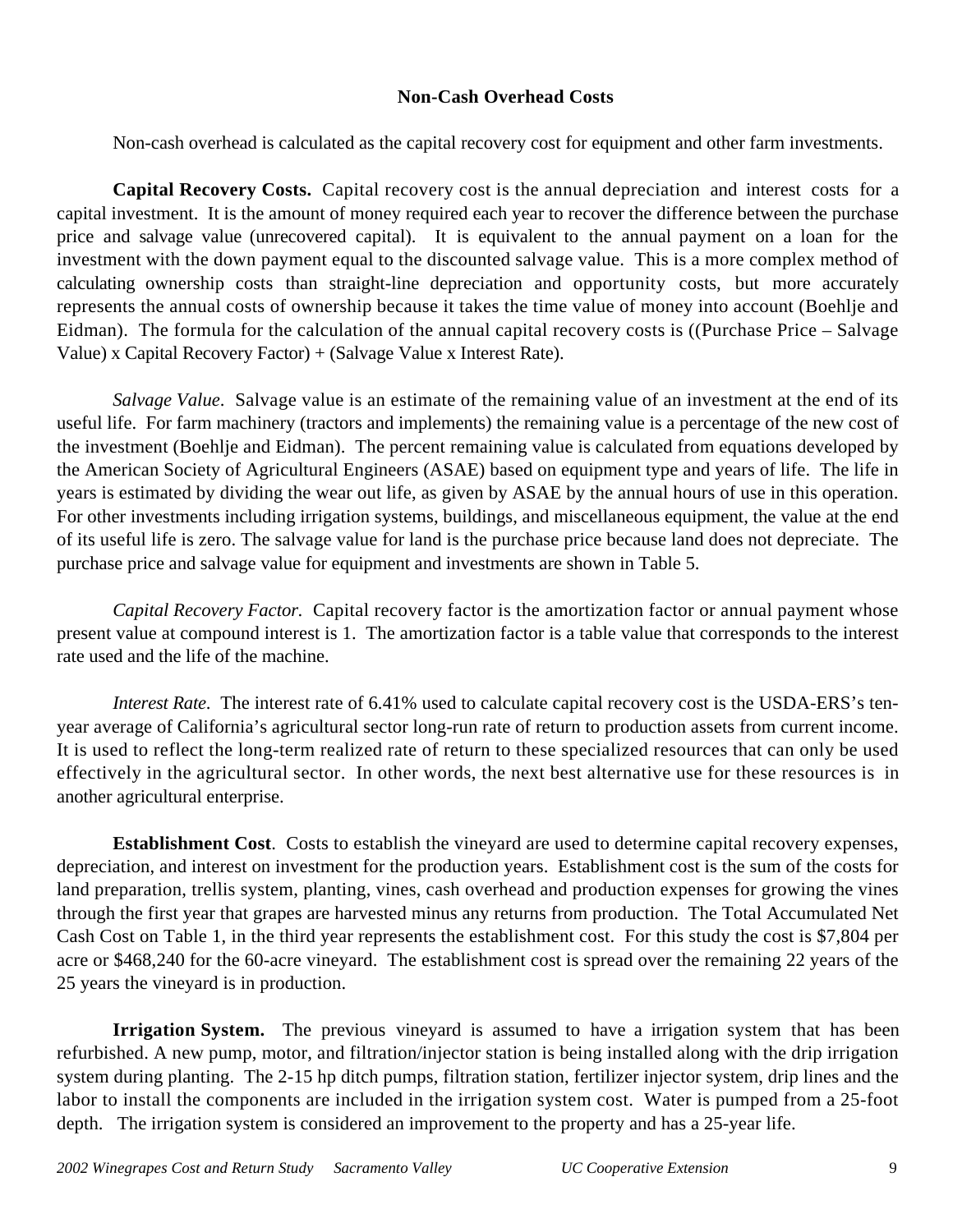**Drainage System.** Tile drains are installed underground in the fields prior to planting. In addition, a reclamation district manages the main drainage canals and charges a \$30 per acre fee.

Land. Bare land is valued at \$5,000 per acre or \$5,128 per net plantable (195) acre.

**Building**. The shop building is a 40'X 60' metal building on a cement slab.

**Tools**. This includes shop tools, hand tools, and miscellaneous field tools such as pruning tools.

**Fuel Tanks.** Two 500-gallon fuel tanks using gravity feed are on metal stands. The tanks are setup in a cement containment pad that meets federal, state, and county regulations.

**Equipment.** Farm equipment is purchased new or used, but the study shows the current purchase price for new equipment. The new purchase price is adjusted to 60% to indicate a mix of new and used equipment. Annual ownership costs for equipment and other investments are shown in Tables 3 and 8. Equipment costs are composed of three parts: non-cash overhead, cash overhead, and operating costs. Both of the overhead factors have been discussed in previous sections. The operating costs consist of repairs, fuel, and lubrication and are discussed under operating costs.

**Table Values.** Due to rounding, the totals may be slightly different from the sum of the components.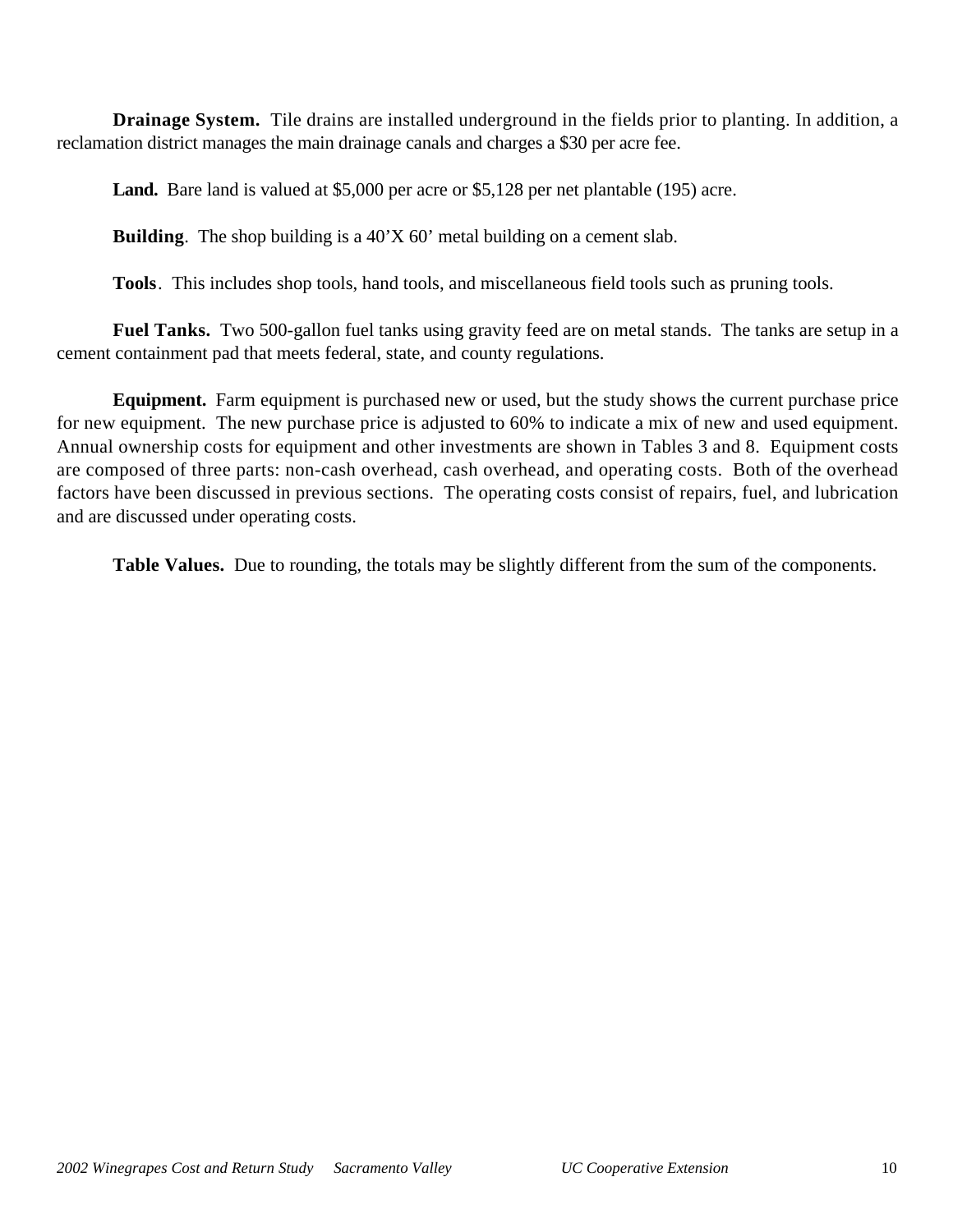### **REFERENCES**

- American Society of Farm Managers and Rural Appraisers. 2001. *Trends in Agricultural Land & Lease Values.* California Chapter of the American Society of Farm Managers and Rural Appraisers. Woodbridge, CA.
- American Society of Agricultural Engineers. 1994. *American Society of Agricultural Engineers Standards Yearbook*. Russell H. Hahn and Evelyn E. Rosentreter (ed.) St. Joseph, MO. 41st edition.
- Boelje, Michael D., and Vernon R. Eidman. 1984. *Farm Management*. John Wiley and Sons. New York, NY.
- California State Department of Food and Agriculture. 1998-2001. Final Grape Crush Report. California Department of Food and Agriculture. Sacramento, CA.
- Statewide IPM Project. 2000. "UC Pest Management Guidelines, Grapes". In M. L. Flint (ed.) *UC IPM Pest Management Guidelines.* Pub. 3339. IPM Education and Publication. University of California, Division of Agriculture and Natural Resources. Oakland, CA.
- United States Department of Agriculture-Economic Reporting Service. *Farm Financial Ratios Indicating Solvency and Profitability 1960 – 99, California*. 2001. www.ers.usda.gov/data/farmbalancesheet/fbsdmu.htm. Internet; accessed January 4, 2002.
- Verdegaal, Paul S., Karen M. Klonsky. Richard L. De Moura, *Sample Costs to Establish a Vineyard and Produce Wine Grapes.* 2001. University of California Cooperative Extension. Department of Agricultural and Resource Economics. Davis, CA.

Weaver, Robert J. 1976. *Grape Growing.* John Wiley and Sons. New York, NY.

------------------------------------------------------------------

For information concerning the above or other University of California publications, contact UC DANR Communications Services at 1-800-994-8849, online at www.ucop.edu, or your local county UC Cooperative Extension office.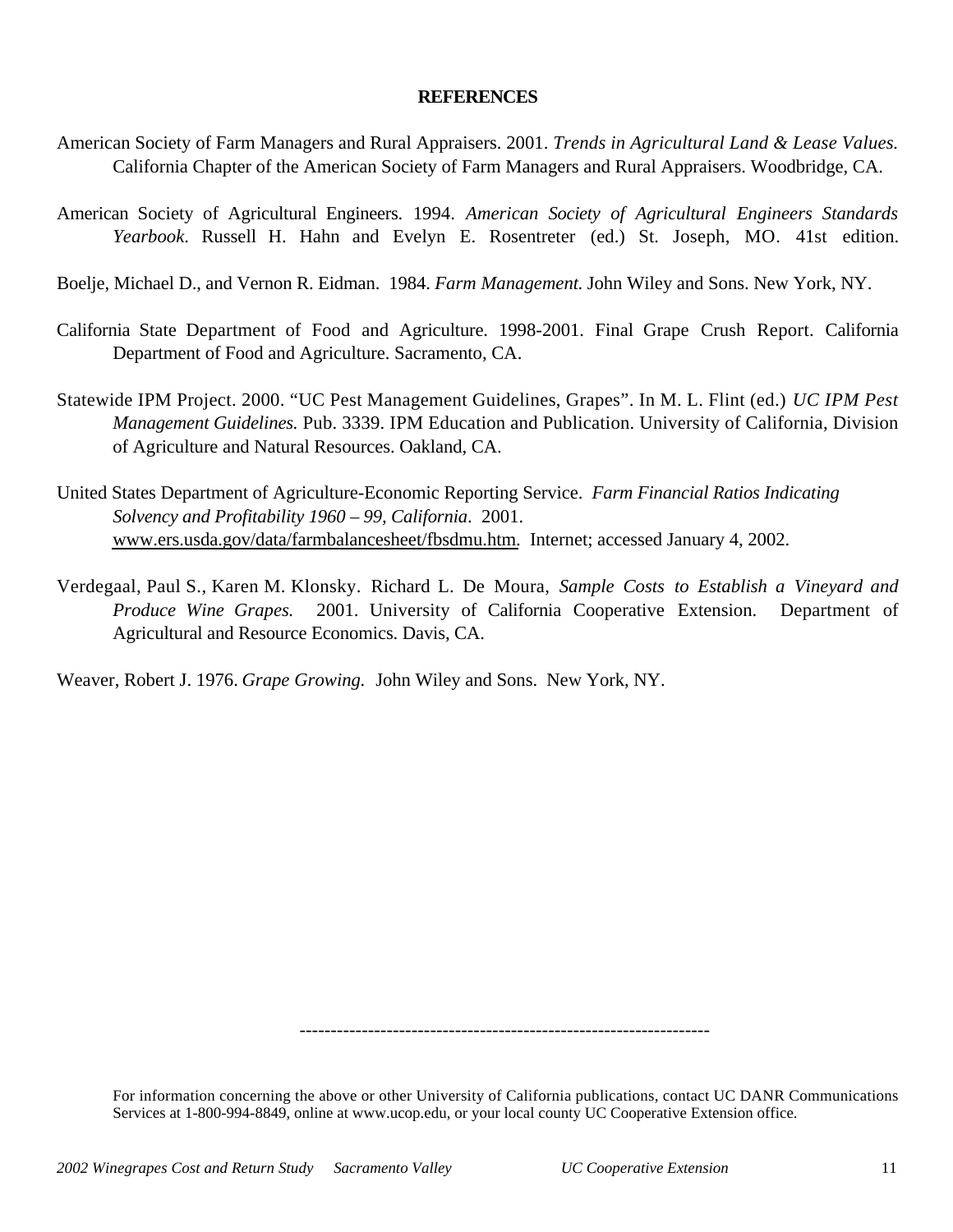| <b>UC COOPERATIVE EXTENSION</b>                        |
|--------------------------------------------------------|
| Table 1. SAMPLE COSTS PER ACRE TO ESTABLISH A VINEYARD |
| SACRAMENTO VALLEY - Sacramento River Delta 2002        |

|                                                        |                |       | Cost Per Acre |       |
|--------------------------------------------------------|----------------|-------|---------------|-------|
|                                                        | Year:          | 1st   | 2nd           | 3rd   |
|                                                        | Tons Per Acre: |       |               | 4.00  |
| <b>Planting Costs:</b>                                 |                |       |               |       |
| Vineyard Removal                                       |                | 350   |               |       |
| Land Preparation - Rip/Subsoil 2X                      |                | 150   |               |       |
| Land Preparation - Disc 2X                             |                | 50    |               |       |
| Land Preparation - Laser Level 1X                      |                | 150   |               |       |
| Land Preparation - Cultivate $1X$ (Disc + Cultipacker) |                | 25    |               |       |
| Mark, Layout, Stake Vineyard                           |                | 87    |               |       |
| Dig Hole, Plant, Wrap Vines                            |                | 254   | 21            |       |
| Vines: 726 Per Acre (2% Replant In 2nd Year)           |                | 1,924 | 40            |       |
| TOTAL PLANTING COSTS                                   |                | 2,990 | 61            |       |
| Trellis System Costs:                                  |                |       |               |       |
| Install T Posts & End Posts                            |                |       | 1,225         |       |
| Spool, Stretch & Tie Wires                             |                |       | 323           |       |
| <b>Install Cross Arms</b>                              |                |       | 359           |       |
| Hang Drip Line on Bottom Wire                          |                |       | 40            |       |
| TOTAL TRELLIS SYSTEM COSTS                             |                |       | 1.947         |       |
| <b>Cultural Costs:</b>                                 |                |       |               |       |
| Prune                                                  |                |       | 104           | 150   |
| Irrigate - Fertilize NPK (Yr 1-2) NK (Yr 3)            |                | 89    | 89            | 119   |
| Green Tie (Sucker, Tie & Train)                        |                |       | 636           | 330   |
| Weed Control - Winter Strip Spray                      |                | 38    | 38            | 75    |
| Weed Control - Hand Weed                               |                | 120   | 120           |       |
| Weed Control - Disc (3X 1st Year, 5X Year 2+)          |                | 31    | 52            | 52    |
| Weed Control - Spot Spray (25% Of Acreage)             |                |       | 30            | 30    |
| <b>Insect Control - Mites</b>                          |                |       |               | 48    |
| Shoot Positioning/Thin                                 |                |       |               | 149   |
| Disease Control - Mildew - 7X                          |                |       |               | 73    |
| Pickup Truck Use                                       |                | 19    | 19            | 47    |
| ATV Use                                                |                | 16    | 16            | 14    |
| <b>TOTAL CULTURAL COSTS</b>                            |                | 313   | 1.104         | 1.087 |
| <b>Harvest Costs:</b>                                  |                |       |               |       |
| Pick Fruit                                             |                |       |               | 480   |
| Haul To Crusher                                        |                |       |               | 60    |
| <b>TOTAL HARVEST COSTS</b>                             |                |       |               | 540   |
| Postharvest Costs:                                     |                |       |               |       |
| Irrigate-Fertilize NK                                  |                |       |               | 17    |
| <b>Trim Vines</b>                                      |                |       |               | 10    |
| <b>TOTAL POSTHARVEST COSTS</b>                         |                |       |               | 27    |
| Assessments:                                           |                |       |               |       |
| Clarksburg Wine Growers Association & Sharpshooter     |                |       |               | 13    |
| TOTAL ASSESSMENT COSTS                                 |                |       |               | 13    |
| Interest On Operating Capital @ 7.40%                  |                | 117   | 104           | 38    |
| TOTAL OPERATING COSTS/ACRE                             |                | 3,420 | 3,216         | 1,705 |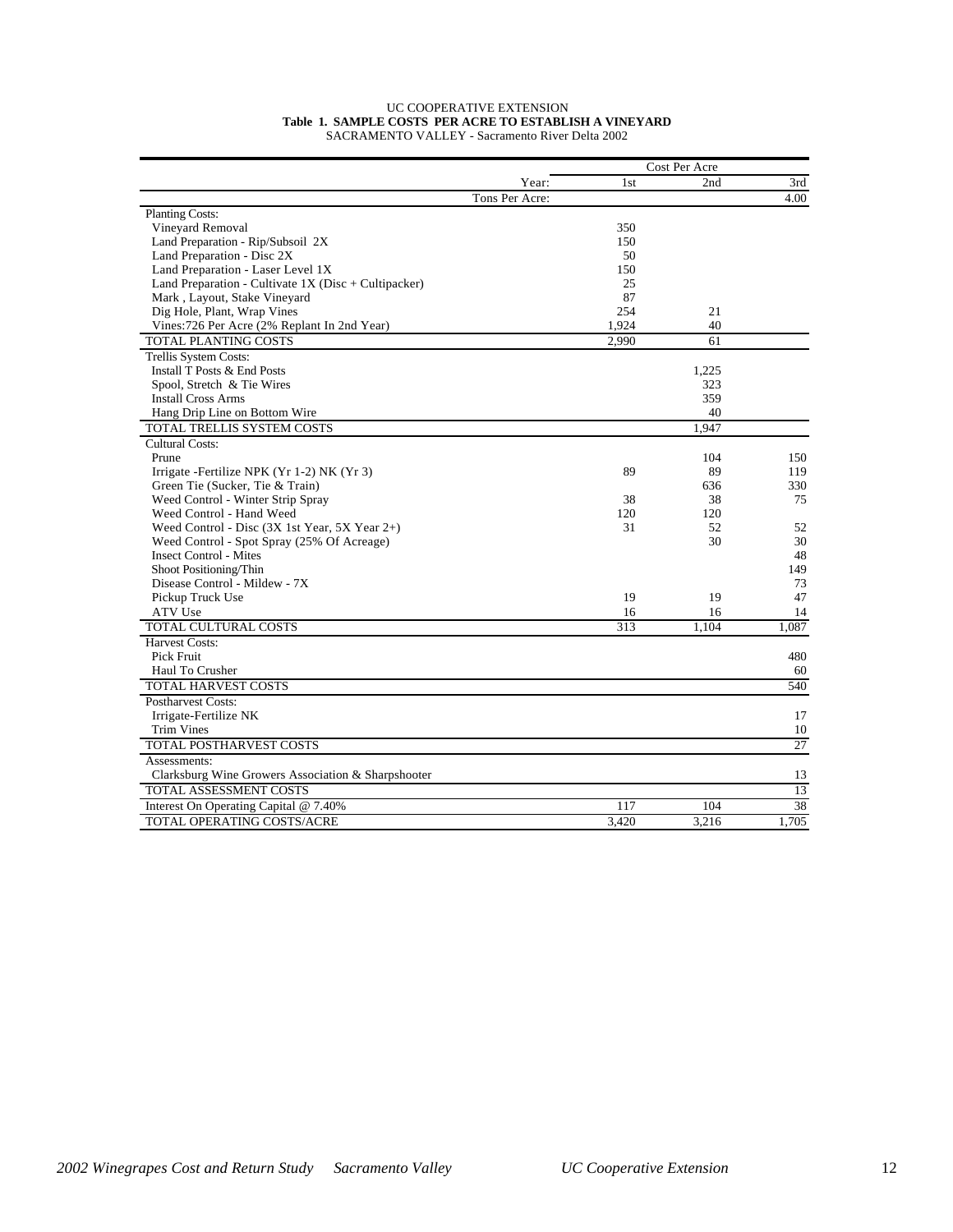#### U.C. COOPERATIVE EXTENSION Table 1. continued

|                                    | Cost Per Acre   |       |                |  |  |
|------------------------------------|-----------------|-------|----------------|--|--|
| Year                               | 1 <sub>st</sub> | 2nd   | 3rd            |  |  |
| Tons Per Acre                      |                 |       | 4.00           |  |  |
| Cash Overhead Costs:               |                 |       |                |  |  |
| Office Expense                     | 100             | 100   | 100            |  |  |
| <b>Liability Insurance</b>         | 4               | 4     | $\overline{4}$ |  |  |
| <b>Sanitation Fees</b>             | 18              | 18    | 18             |  |  |
| <b>Managers Salary</b>             | 344             | 344   | 344            |  |  |
| <b>Reclamation Fee</b>             | 30              | 30    | 30             |  |  |
| <b>Property Taxes</b>              | 14              | 15    | 16             |  |  |
| <b>Property Insurance</b>          | 43              | 44    | 44             |  |  |
| <b>Investment Repairs</b>          | 53              | 53    | 53             |  |  |
| TOTAL CASH OVERHEAD COSTS          | 606             | 608   | 609            |  |  |
| <b>TOTAL CASH COSTS/ACRE</b>       | 4.026           | 3.824 | 2.314          |  |  |
| INCOME/ACRE FROM PRODUCTION        |                 |       | 2,360          |  |  |
| NET CASH COSTS/ACRE FOR THE YEAR   | 4.026           | 3.824 |                |  |  |
| PROFIT/ACRE ABOVE CASH COSTS       |                 |       | 46             |  |  |
| ACCUMULATED NET CASH COSTS/ACRE    | 4.026           | 7.850 | 7,804          |  |  |
| Capital Recovery                   |                 |       |                |  |  |
| Shop Building                      | 28              | 28    | 28             |  |  |
| <b>Fuel Tanks</b>                  |                 | 1     |                |  |  |
| Shop Tools                         | 6               | 6     | 6              |  |  |
| Drip Irrigation System             | 101             | 101   | 101            |  |  |
| Drainage System                    | 81              | 81    | 81             |  |  |
| Land                               | 329             | 329   | 329            |  |  |
| Equipment                          | 24              | 29    | 51             |  |  |
| TOTAL INTEREST ON INVESTMENT       | 570             | 575   | 597            |  |  |
| TOTAL COST/ACRE FOR THE YEAR       | 4.596           | 4.399 | 2,911          |  |  |
| <b>INCOME/ACRE FROM PRODUCTION</b> |                 |       | 2,360          |  |  |
| TOTAL NET COST/ACRE FOR THE YEAR   | 4,596           | 4,399 | 551            |  |  |
| NET PROFIT/ACRE ABOVE TOTAL COST   |                 |       |                |  |  |
| TOTAL ACCUMULATED NET COST/ACRE    | 4,596           | 8,995 | 9,546          |  |  |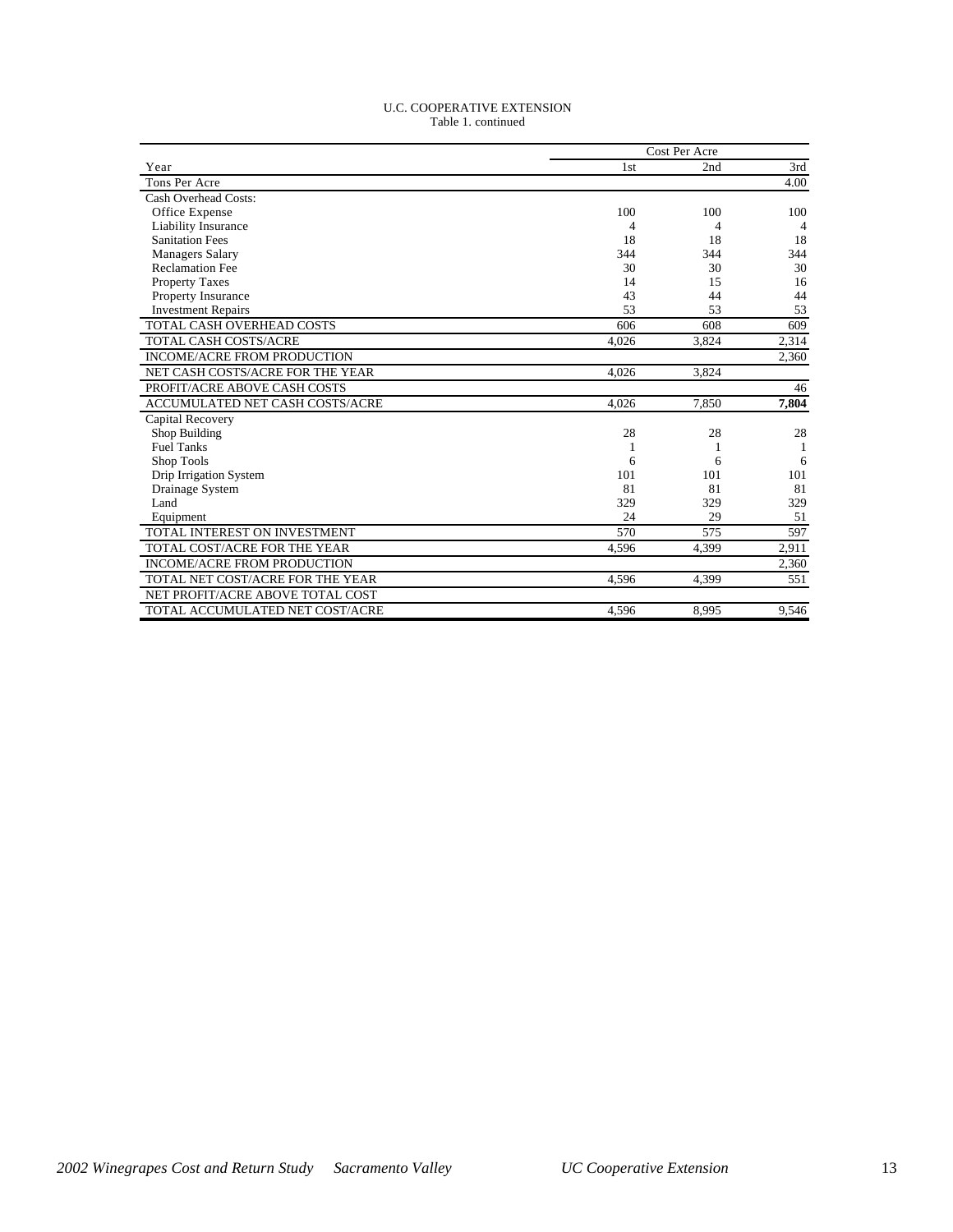#### UC COOPERATIVE EXTENSION **Table 2. COSTS PER ACRE to PRODUCE WINE GRAPES** SACRAMENTO VALLEY - Sacramento River Delta 2002

|                                         | Operation<br>Cash and Labor Cost per acre |                  |                     |                  |                  |        |      |
|-----------------------------------------|-------------------------------------------|------------------|---------------------|------------------|------------------|--------|------|
|                                         | Time                                      | Labor            | Fuel, Lube Material |                  | Custom/          | Total  | Your |
| Operation                               | (Hrs/A)                                   | Cost             | & Repairs           | Cost             | Rent             | Cost   | Cost |
| Cultural:                               |                                           |                  |                     |                  |                  |        |      |
| Prune                                   | 30.00                                     | 272              | $\mathbf{0}$        | $\mathbf{0}$     | $\mathbf{0}$     | 272    |      |
| Prune - Winter Tie                      | 8.83                                      | 80               | $\mathbf{0}$        | $\overline{0}$   | $\boldsymbol{0}$ | 80     |      |
| Prune-Shoot Removal/Positioning         | 16.50                                     | 149              | $\overline{0}$      | $\overline{0}$   | $\overline{0}$   | 149    |      |
| Prune-Trunk Suckering                   | 5.50                                      | 50               | $\mathbf{0}$        | $\mathbf{0}$     | $\overline{0}$   | 50     |      |
| Prune - Green Tie(Sucker Tie Train)2X   | 8.00                                      | 72               | $\theta$            | $\overline{0}$   | $\overline{0}$   | 72     |      |
| Prune - Leaf Removal                    | 16.50                                     | 149              | $\mathbf{0}$        | $\mathbf{0}$     | 0                | 149    |      |
| Prune -Trim Vines                       | 0.34                                      | 6                | $\overline{4}$      | $\Omega$         | $\overline{0}$   | 10     |      |
| Weed - Disc 4X                          | 1.58                                      | 27               | 15                  | $\boldsymbol{0}$ | $\boldsymbol{0}$ | 42     |      |
| Weed - Winter Strip                     | 0.47                                      | 8                | $\overline{2}$      | 65               | $\overline{0}$   | 75     |      |
| Weed - Spray Vine Rows 3X               | 1.41                                      | 48               | 3                   | 41               | $\overline{0}$   | 92     |      |
| Disease - Mildew/Mites                  | 0.20                                      | 3                | $\overline{c}$      | 10               | 0                | 15     |      |
| Disease - Mildew Dust 10X               | 1.47                                      | 25               | 12                  | 24               | $\theta$         | 61     |      |
| Disease - Mildew Spray 4X               | 0.98                                      | 17               | 10                  | 90               | $\overline{0}$   | 117    |      |
| Insect - Mites                          | 0.29                                      | 5                | 3                   | 42               | $\overline{0}$   | 50     |      |
| Irrigate                                | 5.50                                      | 50               | $\mathbf{0}$        | 28               | 0                | 78     |      |
| Fertilize N w/irrigation 5X             | 0.00                                      | $\boldsymbol{0}$ | $\mathbf{0}$        | 7                | $\overline{0}$   | $\tau$ |      |
| Fertilize K w/irrigation 4X             | 0.00                                      | $\mathbf{0}$     | $\Omega$            | 29               | $\overline{0}$   | 29     |      |
| PCA/Irrigation Monitoring Fees          | 0.00                                      | $\boldsymbol{0}$ | $\mathbf{0}$        | $\mathbf{0}$     | 47               | 47     |      |
| Pickup Truck Use                        | 2.05                                      | 35               | 12                  | $\mathbf{0}$     | $\mathbf{0}$     | 47     |      |
| ATV Use                                 | 0.86                                      | 15               | 1                   | 0                | $\boldsymbol{0}$ | 16     |      |
| TOTAL CULTURAL COSTS                    | 100.49                                    | 1,010            | 64                  | 337              | 47               | 1,458  |      |
| Harvest:                                |                                           |                  |                     |                  |                  |        |      |
| <b>Machine Harvest Fruit</b>            | 0.00                                      | $\overline{0}$   | $\overline{0}$      | $\mathbf{0}$     | 260              | 260    |      |
| Haul To Crusher                         | 0.00                                      | 0                | $\overline{0}$      | $\boldsymbol{0}$ | 105              | 105    |      |
| <b>TOTAL HARVEST COSTS</b>              | 0.00                                      | $\theta$         | $\theta$            | $\theta$         | 365              | 365    |      |
| Postharvest:                            |                                           |                  |                     |                  |                  |        |      |
| Prune -Trim Vines                       | 0.34                                      | 6                | 4                   | $\boldsymbol{0}$ | $\mathbf{0}$     | 10     |      |
| Irrigate                                | 1.10                                      | 10               | $\overline{0}$      | 7                | $\boldsymbol{0}$ | 16     |      |
| Fertilize N w/irrigation 5X             | 0.00                                      | $\mathbf{0}$     | $\overline{0}$      | 3                | $\overline{0}$   | 3      |      |
| Fertilize - Gypsum                      | 0.00                                      | $\boldsymbol{0}$ | $\mathbf{0}$        | 24               | 0                | 24     |      |
| TOTAL POSTHARVEST COSTS                 | 1.44                                      | 16               | $\overline{4}$      | 33               | $\overline{0}$   | 53     |      |
| Assessment:                             |                                           |                  |                     |                  |                  |        |      |
| Crop Assessments                        | 0.00                                      | $\boldsymbol{0}$ | $\boldsymbol{0}$    | 18               | $\boldsymbol{0}$ | 18     |      |
| TOTAL ASSESSMENT COSTS                  | 0.00                                      | $\overline{0}$   | $\overline{0}$      | 18               | $\overline{0}$   | 18     |      |
| Interest on operating capital $@$ 7.40% |                                           |                  |                     |                  |                  | 53     |      |
| TOTAL OPERATING COSTS/ACRE              |                                           | 1,025            | 68                  | 389              | 412              | 1,947  |      |
| Cash Overhead:                          |                                           |                  |                     |                  |                  |        |      |
| Office Expense                          |                                           |                  |                     |                  |                  | 100    |      |
| Liability Insurance                     |                                           |                  |                     |                  |                  | 4      |      |
| <b>Sanitation Fees</b>                  |                                           |                  |                     |                  |                  | 18     |      |
|                                         |                                           |                  |                     |                  |                  | 344    |      |
| Manager Salary<br>Crop Insurance        |                                           |                  |                     |                  |                  | 100    |      |
|                                         |                                           |                  |                     |                  |                  | 30     |      |
| <b>Reclamation Fee</b>                  |                                           |                  |                     |                  |                  | 55     |      |
| <b>Property Taxes</b>                   |                                           |                  |                     |                  |                  | 70     |      |
| Property Insurance                      |                                           |                  |                     |                  |                  | 53     |      |
| <b>Investment Repairs</b>               |                                           |                  |                     |                  |                  |        |      |
| TOTAL CASH OVERHEAD COSTS               |                                           |                  |                     |                  |                  | 773    |      |
| TOTAL CASH COSTS/ACRE                   |                                           |                  |                     |                  |                  | 2,720  |      |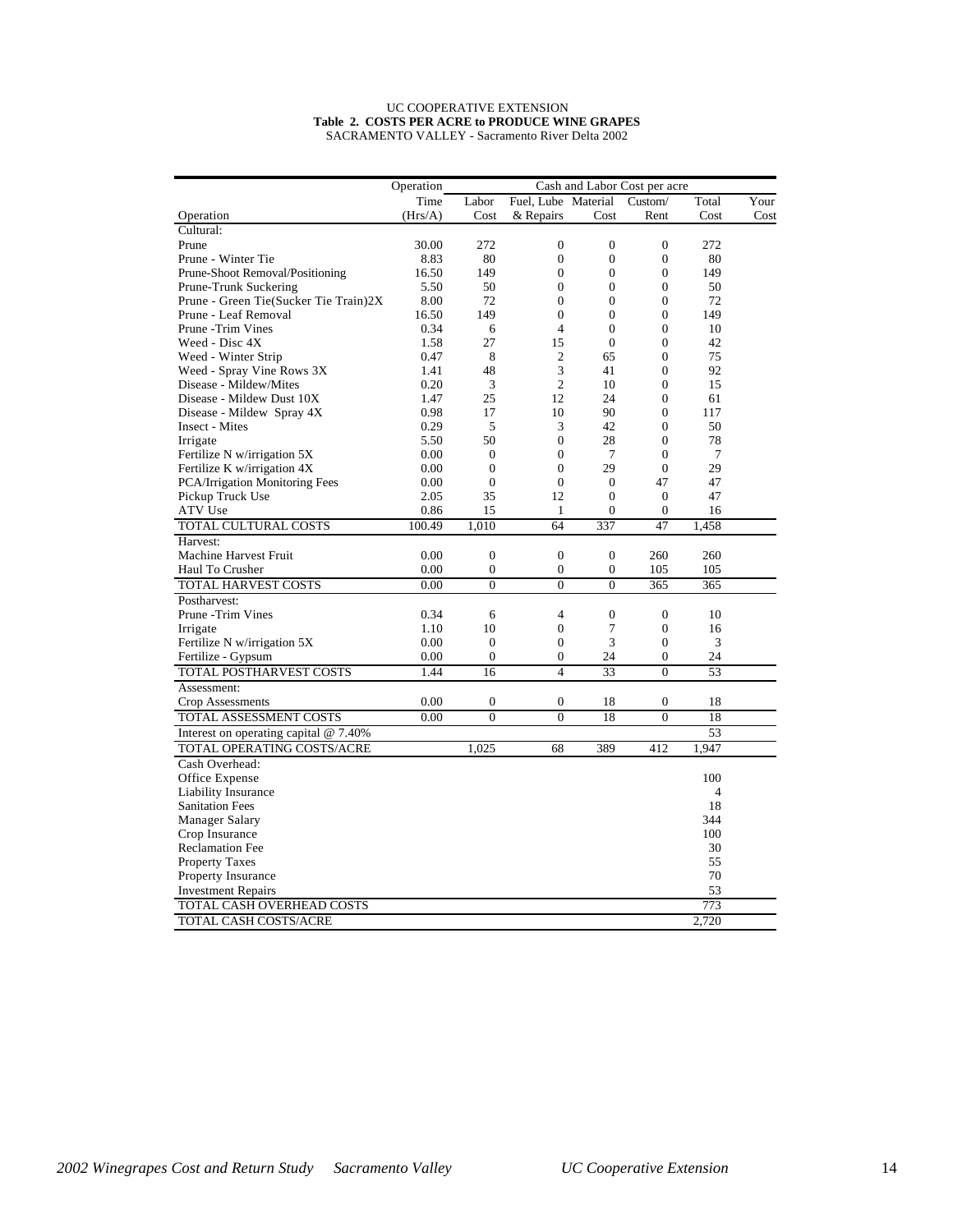#### UC COOPERATIVE EXTENSION Table 2. continued

|                               | Operation | Cash and Labor Cost per acre |                     |                   |         |       |      |
|-------------------------------|-----------|------------------------------|---------------------|-------------------|---------|-------|------|
|                               | Time      | Labor                        | Fuel, Lube Material |                   | Custom/ | Total | Your |
| Operation                     | (Hrs/A)   | Cost                         | & Repairs           | Cost              | Rent    | Cost  | Cost |
| Non-cash Overhead:            |           | Per producing                |                     | -- Annual Cost -- |         |       |      |
|                               |           | Acre                         |                     | Capital Recovery  |         |       |      |
| Building 40'X60'              |           | 308                          |                     | 28                |         | 28    |      |
| Fuel Tanks 2-500 gal          |           | 18                           |                     |                   |         |       |      |
| Tools-Shop/Field              |           | 62                           |                     | 6                 |         | 6     |      |
| Drip Irrigation System        |           | 1,247                        |                     | 101               |         | 101   |      |
| Land                          |           | 5,128                        |                     | 329               |         | 329   |      |
| Drainage System               |           | 1.000                        |                     | 81                |         | 81    |      |
| Vineyard Establishment        |           | 7.804                        |                     | 671               |         | 671   |      |
| Equipment                     |           | 506                          |                     | 62                |         | 62    |      |
| TOTAL NON-CASH OVERHEAD COSTS |           | 16,072                       |                     | 1,281             |         | 1,281 |      |
| <b>TOTAL COSTS/ACRE</b>       |           |                              |                     |                   |         | 4.001 |      |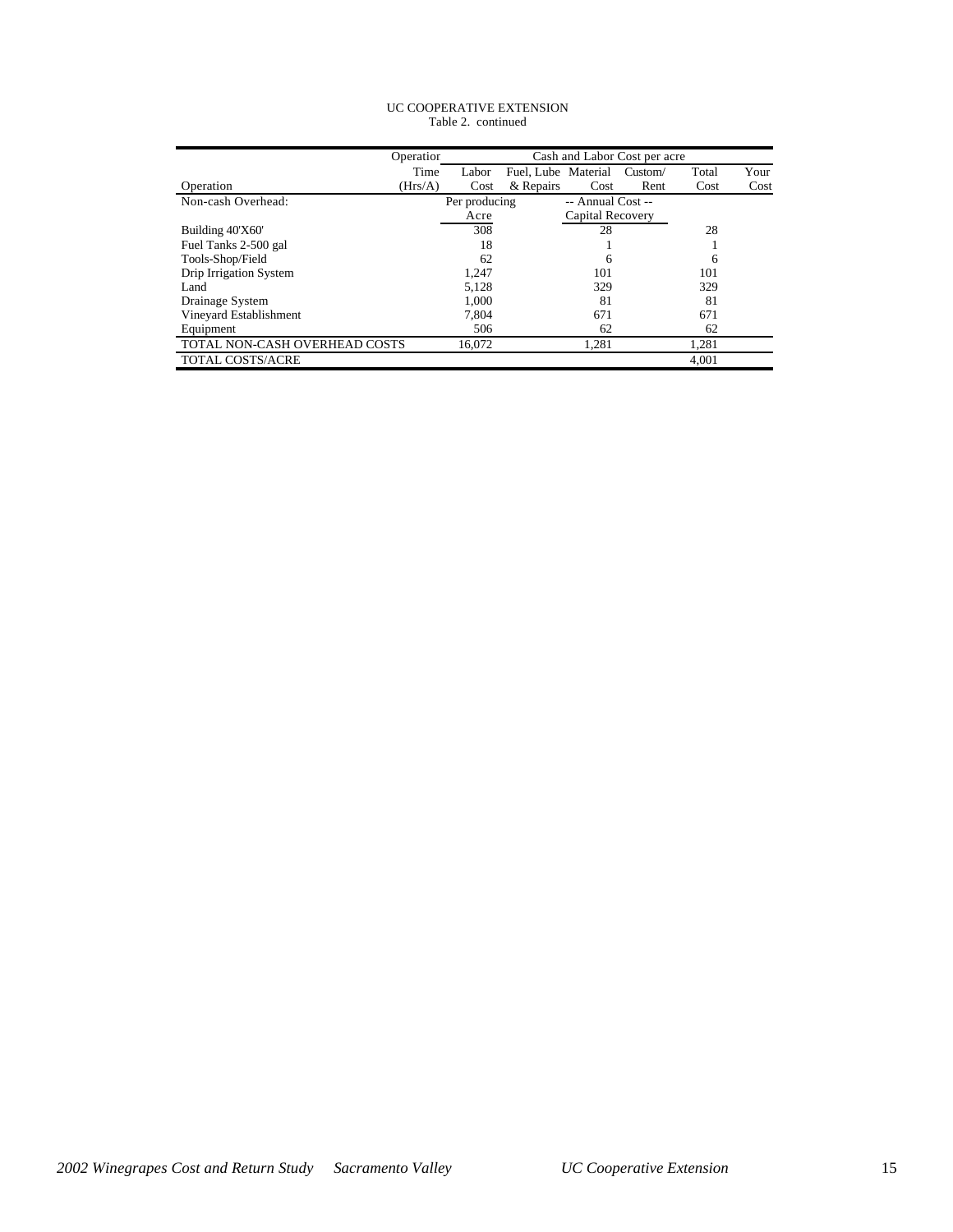|                                         | Quantity/ |                | Price or  | Value or       | Your |
|-----------------------------------------|-----------|----------------|-----------|----------------|------|
|                                         | Acre      | Unit           | Cost/Unit | Cost/Acre      | Cost |
| <b>GROSS RETURNS</b>                    |           |                |           |                |      |
| Wine Grape - Chardonnay                 | 7.00      | ton            | 590.00    | 4,130          |      |
| OPERATING COSTS                         |           |                |           |                |      |
| <b>Fungicide:</b>                       |           |                |           |                |      |
| Champ 2 Flowable                        | 2.00      | pint           | 4.00      | 8              |      |
| Thiolux Micronized Sulfur               | 8.00      | 1b             | 0.25      | $\overline{c}$ |      |
| Dusting Sulfur                          | 150.00    | 1 <sub>b</sub> | 0.16      | 24             |      |
| Rally 40W                               | 8.00      | <b>OZ</b>      | 4.75      | 38             |      |
| Flint                                   | 4.00      | <b>OZ</b>      | 12.99     | 52             |      |
| <b>Insecticide:</b>                     |           |                |           |                |      |
| Omite 30W                               | 7.00      | 1b             | 6.06      | 42             |      |
| Herbicide:                              |           |                |           |                |      |
| Roundup Ultra                           | 6.00      | pint           | 6.83      | 41             |      |
| Goal 2XL                                | 2.00      | pint           | 13.32     | 27             |      |
| Surflan 4 AS                            | 3.20      | pint           | 11.98     | 38             |      |
| <b>Fertilizer:</b>                      |           |                |           |                |      |
| <b>UN 32</b>                            | 40.00     | lb N           | 0.26      | 11             |      |
| Potassium Sulfate                       | 200.00    | lb             | 0.15      | 29             |      |
| Gypsum Haul Spread                      | 0.50      | ton            | 47.50     | 24             |      |
| <b>Vine Aids:</b>                       |           |                |           |                |      |
| <b>Tying Materials</b>                  | 1.00      | acre           | 0.00      | $\theta$       |      |
| Water:                                  |           |                |           |                |      |
| <b>Pumping Cost</b>                     | 16.00     | acin           | 2.18      | 35             |      |
| Contract:                               |           |                |           |                |      |
| <b>Machine Harvest</b>                  | 1.00      | acre           | 260.00    | 260            |      |
| Haul to Crusher                         | 7.00      | ton            | 15.00     | 105            |      |
| PCA Field Monitoring Fee                | 1.00      | acre           | 35.00     | 35             |      |
| PCA Irrigation Monitoring Fee           | 1.00      | acre           | 12.00     | 12             |      |
| <b>Assessment:</b>                      |           |                |           |                |      |
| Clarksburg Wine Grape Growers           | 1.00      | acre           | 6.00      | 6              |      |
| Sharpshooter Program CDFA               | 4,130.00  | ton            | 0.00      | 12             |      |
| Labor (machine)                         | 12.00     | hrs            | 14.07     | 169            |      |
| Labor (non-machine)                     | 94.63     | hrs            | 9.05      | 856            |      |
| Fuel - Gas                              | 5.71      | gal            | 1.51      | 9              |      |
| Fuel - Diesel                           | 22.73     | gal            | 1.26      | 29             |      |
| Lube                                    |           |                |           | 5              |      |
| Machinery repair                        |           |                |           | 26             |      |
| Interest on operating capital $@$ 7.40% |           |                |           | 53             |      |
| TOTAL OPERATING COSTS/ACRE              |           |                |           | 1,947          |      |
| NET RETURNS ABOVE OPERATING COSTS       |           |                |           | 2,183          |      |
| <b>CASH OVERHEAD COSTS:</b>             |           |                |           |                |      |
| Office Expense                          |           |                |           | 100            |      |
| Liability Insurance                     |           |                |           | $\overline{4}$ |      |
| <b>Sanitation Fees</b>                  |           |                |           | 18             |      |
| Manager Salary                          |           |                |           | 344            |      |
| Crop Insurance                          |           |                |           | 100            |      |
| <b>Reclamation Fee</b>                  |           |                |           | 30             |      |
| <b>Property Taxes</b>                   |           |                |           | 55             |      |
| Property Insurance                      |           |                |           | 70             |      |
| <b>Investment Repairs</b>               |           |                |           | 53             |      |
| TOTAL CASH OVERHEAD COSTS/ACRE          |           |                |           | 773            |      |
|                                         |           |                |           |                |      |
| TOTAL CASH COSTS/ACRE                   |           |                |           | 2,720          |      |

#### UC COOPERATIVE EXTENSION **Table 3. COSTS AND RETURNS PER ACRE to PRODUCE WINE GRAPES** SACRAMENTO VALLEY - Sacramento River Delta 2002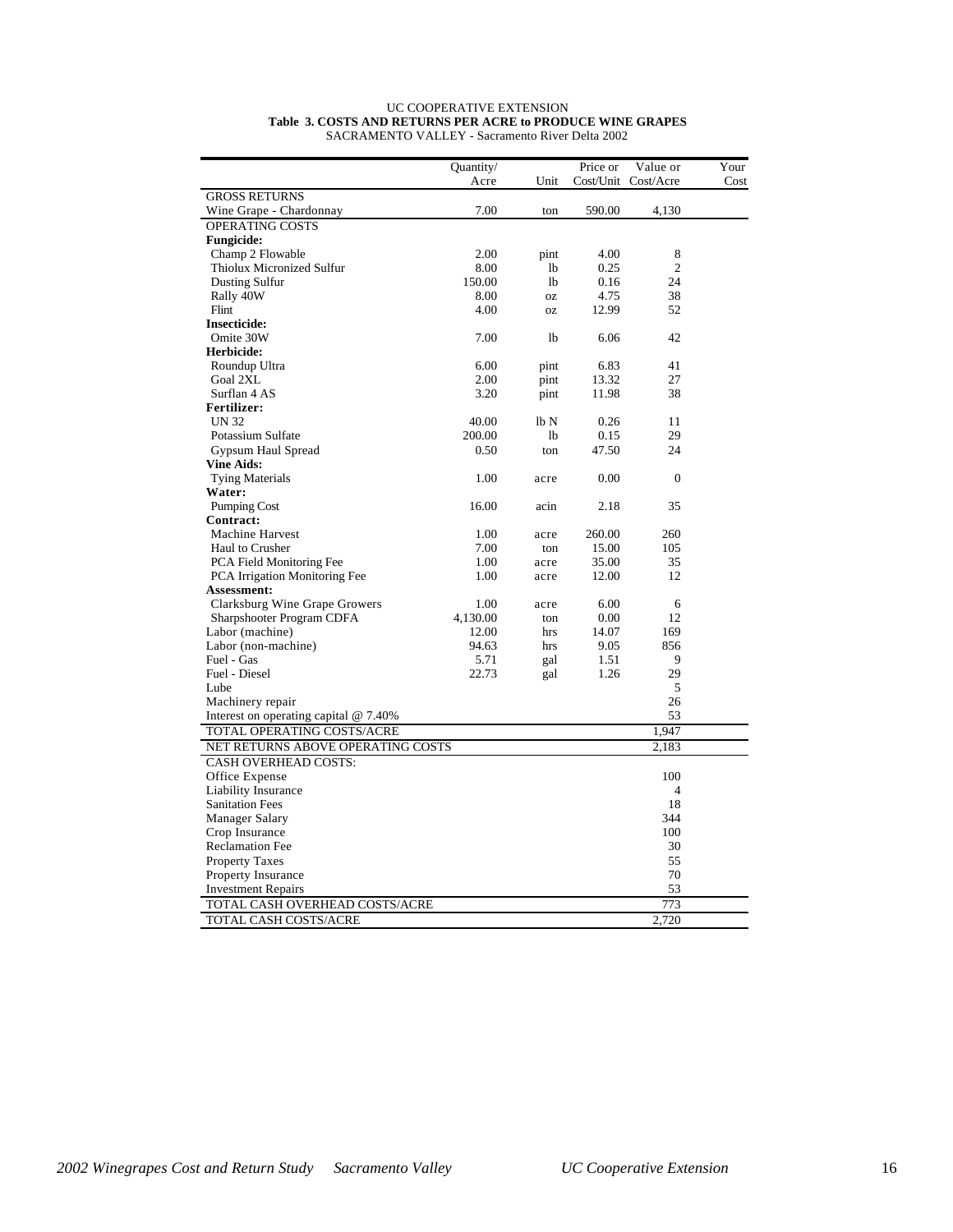#### UC COOPERATIVE EXTENSION Table 3. continued

| Ouantity/                                  | Price or | Value or            | Your |
|--------------------------------------------|----------|---------------------|------|
| Unit<br>Acre                               |          | Cost/Unit Cost/Acre | Cost |
| NON-CASH OVERHEAD COSTS (Capital Recovery) |          |                     |      |
| Building 40'X60'                           |          | 28                  |      |
| Fuel Tanks 2-500 gallon                    |          |                     |      |
| Tools-Shop/Field                           |          | 6                   |      |
| Drip Irrigation System                     |          | 101                 |      |
| Land                                       |          | 329                 |      |
| Drainage System                            |          | 81                  |      |
| Vineyard Establishment                     |          | 671                 |      |
| Equipment                                  |          | 62                  |      |
| TOTAL NON-CASH OVERHEAD COSTS/ACRE         |          | 1,281               |      |
| <b>TOTAL COSTS/ACRE</b>                    |          | 4,001               |      |
| NET RETURNS ABOVE TOTAL COSTS              |          | 129                 |      |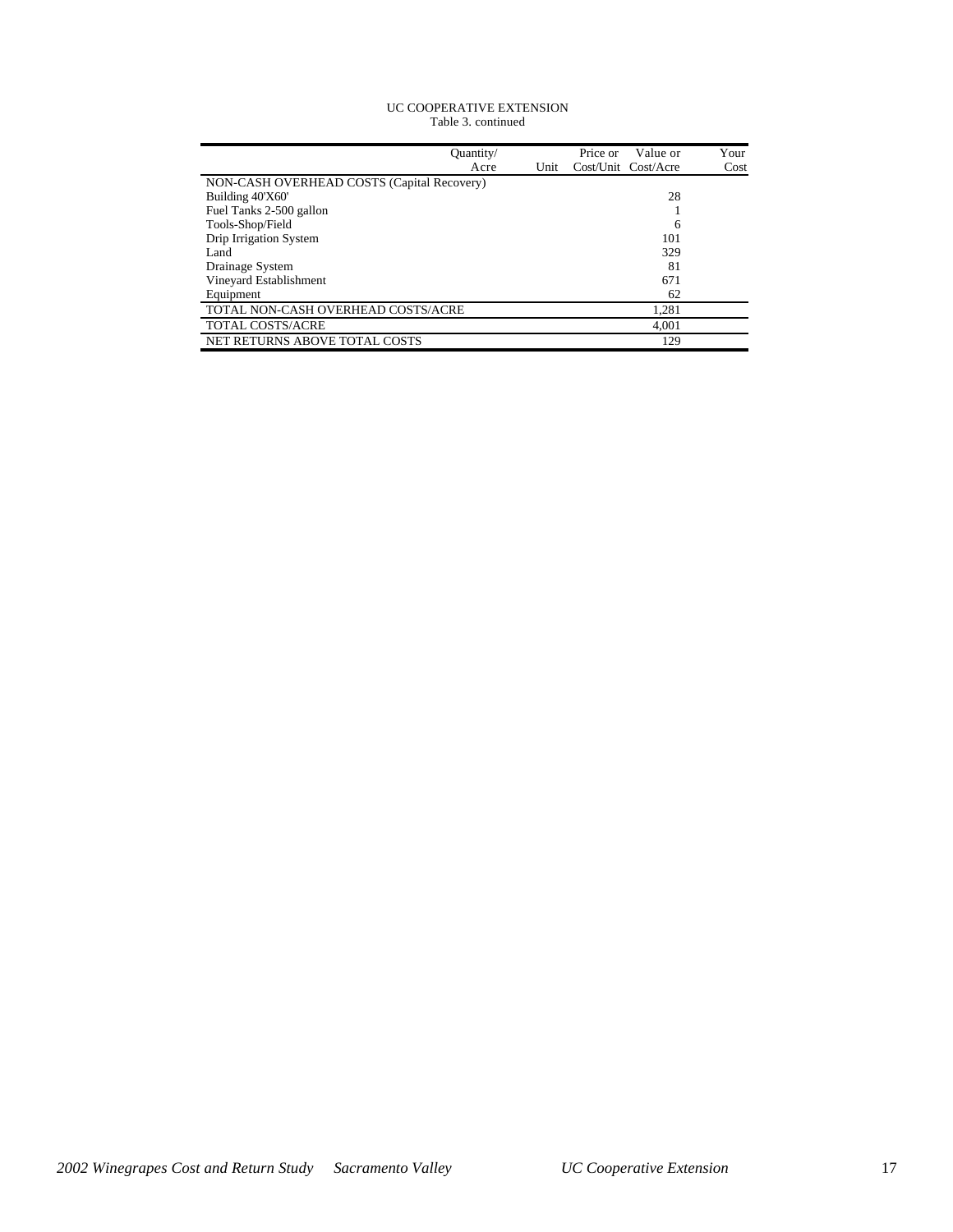#### UC COOPERATIVE EXTENSION **Table 4. MONTHLY CASH COSTS to PRODUCE WINE GRAPES** SACRAMENTO VALLEY - Sacramento River Delta 2002

| Beginning JAN 02                | <b>JAN</b>     | <b>FEB</b>     | <b>MAR</b>     | <b>APR</b>     | MAY            | <b>JUN</b>     | JUL            | <b>AUG</b>     | <b>SEP</b>     | OCT              | <b>NOV</b>       | <b>DEC</b>       | <b>TOTAL</b>   |
|---------------------------------|----------------|----------------|----------------|----------------|----------------|----------------|----------------|----------------|----------------|------------------|------------------|------------------|----------------|
| Ending DEC 02                   | 02             | 02             | 02             | 02             | 02             | 02             | 02             | 02             | 02             | 02               | 02               | 02               |                |
| Cultural:                       |                |                |                |                |                |                |                |                |                |                  |                  |                  |                |
| Prune                           | 272            |                |                |                |                |                |                |                |                |                  |                  |                  | 272            |
| Weed - Disc 4X                  |                |                | 10             | 10             | 10             | 10             |                |                |                |                  |                  |                  | 42             |
| Prune-Winter Tie                |                |                | 80             |                |                |                |                |                |                |                  |                  |                  | 80             |
| Disease - Mildew/Mites          |                |                | 15             |                |                |                |                |                |                |                  |                  |                  | 15             |
| Disease-Mildew Dust 10X         |                |                |                | 12             | 12             | 12             | 12             | 12             |                |                  |                  |                  | 61             |
| Disease-Mildew Spray 4X         |                |                |                | 30             | 31             | 24             | 31             |                |                |                  |                  |                  | 117            |
| Prune-Shoot Removal/Positioning |                |                |                |                | 149            |                |                |                |                |                  |                  |                  | 149            |
| Prune-Trunk Suckering           |                |                |                | 50             |                |                |                |                |                |                  |                  |                  | 50             |
| Irrigate                        |                |                |                |                | 31             | 15             | 16             | 16             |                |                  |                  |                  | 78             |
| Fertilize N w/irrigation        |                |                |                |                | 1              | $\overline{2}$ | $\overline{2}$ | 3              |                |                  |                  |                  | $\overline{7}$ |
| Weed - Spray Vine Row           |                |                |                |                | 31             | 31             | 31             |                |                |                  |                  |                  | 92             |
| Fertilize K w/irrigation        |                |                |                |                | 7              | 7              | 7              | 7              |                |                  |                  |                  | 29             |
| Prune-Green Tie                 |                |                |                |                | 36             | 36             |                |                |                |                  |                  |                  | 72             |
| Prune-Leaf Removal              |                |                |                |                |                | 149            |                |                |                |                  |                  |                  | 149            |
| Prune-Trim Vines                |                |                |                |                |                | 10             |                |                |                |                  |                  |                  | 10             |
| Pest - Mites                    |                |                |                |                |                | 50             |                |                |                |                  |                  |                  | 50             |
| Weed - Winter Strip             | 75             |                |                |                |                |                |                |                |                |                  |                  |                  | 75             |
| PCA/Irrigation Monitoring       | 5              | 5              | 5              | 5              | 5              | 5              | 5              | 5              | 5              | 5                |                  |                  | 47             |
| Pickup Truck Use                | 4              | 4              | $\overline{4}$ | 4              | 4              | $\overline{4}$ | $\overline{4}$ | 4              | $\overline{4}$ | $\overline{4}$   | $\overline{4}$   | 4                | 47             |
| ATV Use                         | $\overline{2}$ | $\overline{2}$ | $\overline{2}$ | $\overline{c}$ | $\overline{2}$ | $\overline{c}$ | $\overline{2}$ | $\overline{2}$ | $\overline{c}$ | $\overline{2}$   |                  |                  | 16             |
| TOTAL CULTURAL COSTS            | 356            | 10             | 116            | 112            | 320            | 358            | 110            | 48             | 10             | 10               | 4                | 4                | 1,458          |
| Harvest:                        |                |                |                |                |                |                |                |                |                |                  |                  |                  |                |
| Machine Harvest Fruit           |                |                |                |                |                |                |                |                | 260            |                  |                  |                  | 260            |
| Haul To Crusher                 |                |                |                |                |                |                |                |                | 105            |                  |                  |                  | 105            |
| TOTAL HARVEST COSTS             |                |                |                |                |                |                |                |                | 365            |                  |                  |                  | 365            |
| Postharvest:                    |                |                |                |                |                |                |                |                |                |                  |                  |                  |                |
| Prune-Trim Vines                |                |                |                |                |                |                |                |                | 10             |                  |                  |                  | 10             |
| Irrigate                        |                |                |                |                |                |                |                |                |                | 16               |                  |                  | 16             |
| Fertilize N w/irrigation        |                |                |                |                |                |                |                |                |                | 3                |                  |                  | 3              |
| Fertilize - Gypsum              |                |                |                |                |                |                |                |                |                | 24               |                  |                  | 24             |
| TOTAL POSTHARVEST COSTS         |                |                |                |                |                |                |                |                | 10             | 43               |                  |                  | 53             |
| Assessment:                     |                |                |                |                |                |                |                |                |                |                  |                  |                  |                |
| Assessments-Local & State       |                |                |                |                |                |                |                |                | 18             |                  |                  |                  | 18             |
| TOTAL ASSESSMENT COSTS          |                |                |                |                |                |                |                |                | 18             |                  |                  |                  | 18             |
| Interest on operating capital   | $\overline{c}$ | $\overline{c}$ | 3              | $\overline{4}$ | 6              | 8              | 9              | 9              | 11             | $\boldsymbol{0}$ | $\boldsymbol{0}$ | $\boldsymbol{0}$ | 53             |
| TOTAL OPERATING COSTS/ACRE      | 358            | 12             | 119            | 116            | 325            | 365            | 118            | 57             | 415            | 53               | $\overline{4}$   | $\overline{4}$   | 1.947          |
| <b>OVERHEAD:</b>                |                |                |                |                |                |                |                |                |                |                  |                  |                  |                |
| Office Expense                  | 8              | 8              | 8              | 8              | 8              | 8              | 8              | 8              | 8              | 8                | 8                | 8                | 100            |
| Liability Insurance             |                | $\overline{4}$ |                |                |                |                |                |                |                |                  |                  |                  | 4              |
| <b>Sanitation Fees</b>          | $\mathbf{1}$   | $\mathbf{1}$   | 1              | 1              | $\mathbf{1}$   | $\mathbf{1}$   | $\mathbf{1}$   | $\mathbf{1}$   | $\mathbf{1}$   | $\mathbf{1}$     | $\mathbf{1}$     | 1                | 18             |
| Manager Salary                  | 29             | 29             | 29             | 29             | 29             | 29             | 29             | 29             | 29             | 29               | 29               | 29               | 344            |
| Crop Insurance                  |                | 100            |                |                |                |                |                |                |                |                  |                  |                  | 100            |
| <b>Reclamation Fee</b>          | 3              | 3              | 3              | 3              | 3              | 3              | 3              | 3              | 3              | 3                |                  |                  | 30             |
| <b>Property Taxes</b>           | 55             |                |                |                |                |                |                |                |                |                  |                  |                  | 55             |
| Property Insurance              | 35             |                |                |                |                |                | 35             |                |                |                  |                  |                  | 70             |
| <b>Investment Repairs</b>       | $\overline{4}$ | 4              | $\overline{4}$ | 4              | 4              | 4              | $\overline{4}$ | 4              | 4              | 4                | 4                | 4                | 53             |
| TOTAL CASH OVERHEAD COSTS       | 136            | 149            | 46             | 46             | 46             | 46             | 81             | 46             | 46             | 46               | 43               | 43               | 773            |
| TOTAL CASH COSTS/ACRE           | 494            | 162            | 165            | 162            | 371            | 411            | 199            | 103            | 460            | 99               | 47               | 47               | 2,720          |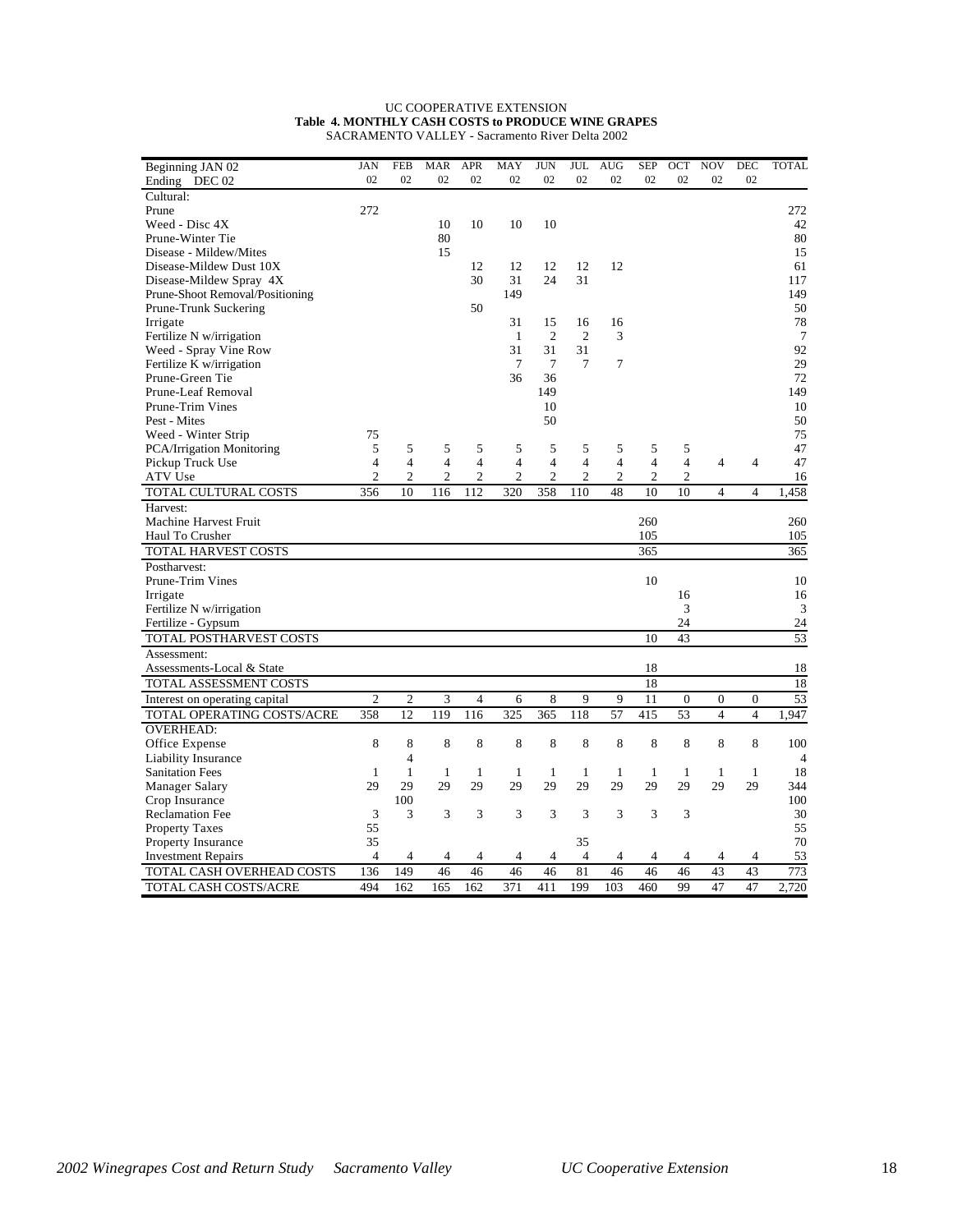#### UC COOPERATIVE EXTENSION **Table 5. WHOLE FARM ANNUAL EQUIPMENT, INVESTMENT, and BUSINESS OVERHEAD** SACRAMENTO VALLEY - Sacramento River Delta 2002

### **ANNUAL EQUIPMENT COSTS**

|    |                        |         |      |         |          | Cash Overhead |       |        |
|----|------------------------|---------|------|---------|----------|---------------|-------|--------|
|    |                        |         | Yrs  | Salvage | Capital  | Insur-        |       |        |
|    | Yr Description         | Price   | Life | Value   | Recovery | ance          | Taxes | Total  |
| 02 | 80 HP 4WD Tractor      | 55,000  | 15   | 10.708  | 5,370    | 217           | 329   | 5.915  |
| 02 | 70 HP 4WD Tractor      | 45,000  | 15   | 8.761   | 4,393    | 177           | 269   | 4,840  |
| 02 | ATV 4WD                | 4.500   | 5    | 2.017   | 725      | 22            | 33    | 779    |
| 02 | Disc - Tandem 7'       | 5.500   | 8    | 1.242   | 776      | 22            | 34    | 832    |
| 02 | Duster - 3 Pt          | 5.000   | 5    | 1.629   | 914      | 22            | 33    | 969    |
| 02 | Orch/VineSpray500G     | 20.378  | 5    | 6.638   | 3.724    | 89            | 135   | 3.948  |
| 02 | Pickup Truck 1/2 T     | 23,000  | 7    | 8.725   | 3,154    | 105           | 159   | 3.417  |
| 02 | Vine Trimmer -         | 8.500   | 10   | 228     | 1.160    | 29            | 44    | 1,233  |
| 02 | Weed Sprayer 200 G     | 4,000   | 5    | 1,303   | 731      | 18            | 27    | 775    |
|    | <b>TOTAL</b>           | 170.878 |      | 41.251  | 20.948   | 700           | 1.061 | 22,708 |
|    | $60\%$ of New Cost $*$ | 102.527 |      | 24.751  | 12.569   | 420           | 636   | 13.625 |

#### **ANNUAL INVESTMENT COSTS**

|                         |           |      |           |                | Cash Overhead |          |              |         |
|-------------------------|-----------|------|-----------|----------------|---------------|----------|--------------|---------|
|                         |           | Yrs  | Salvage   | Capital        | Insur-        |          |              |         |
| Description             | Price     | Life |           | Value Recovery | ance          | Taxes    | Repairs      | Total   |
| Building 40'X60'        | 60,000    | 20   |           | 5.407          | 198           | 300      | 1.200        | 7.105   |
| Drainage System         | 195.000   | 25   |           | 15.853         | 644           | 975      | 3.900        | 21,372  |
| Drip Irrigation System  | 243.150   | 25   |           | 19.768         | 802           | 1.216    | 4.863        | 26,649  |
| Fuel Tanks 2-500 gallon | 3.500     | 25   | 1.295     | 262            | 16            | 24       | 70           | 372     |
| Land                    | 1,000,000 | 25   | 1.000.000 | 64,100         | 6.600         | $\Omega$ | $\mathbf{0}$ | 70.700  |
| Tools-Shop/Field        | 12.000    | 15   | 1,133     | 1.222          | 43            | 66       | 240          | 1,571   |
| Vineyard Establishment  | 468,240   | 22   |           | 40,283         | 1,545         | 2,341    | $\Omega$     | 44,169  |
| <b>TOTAL INVESTMENT</b> | 1.981.890 |      | 1.002.428 | 146.895        | 9.848         | 4.922    | 10.273       | 171.938 |

**ANNUAL BUSINESS OVERHEAD COSTS**

|                        | Units/ |      | Price/ | Total  |
|------------------------|--------|------|--------|--------|
| Description            | Farm   | Unit | Unit   | Cost   |
| Crop Insurance         | 195    | acre | 100.00 | 19.500 |
| Liability Insurance    | 195    | acre | 3.57   | 696    |
| Manager Salary         | 195    | acre | 343.59 | 67,000 |
| Office Expense         | 195    | acre | 100.00 | 19,500 |
| <b>Reclamation Fee</b> | 195    | acre | 30.00  | 5,850  |
| <b>Sanitation Fees</b> | 195    | acre | 17.53  | 3,418  |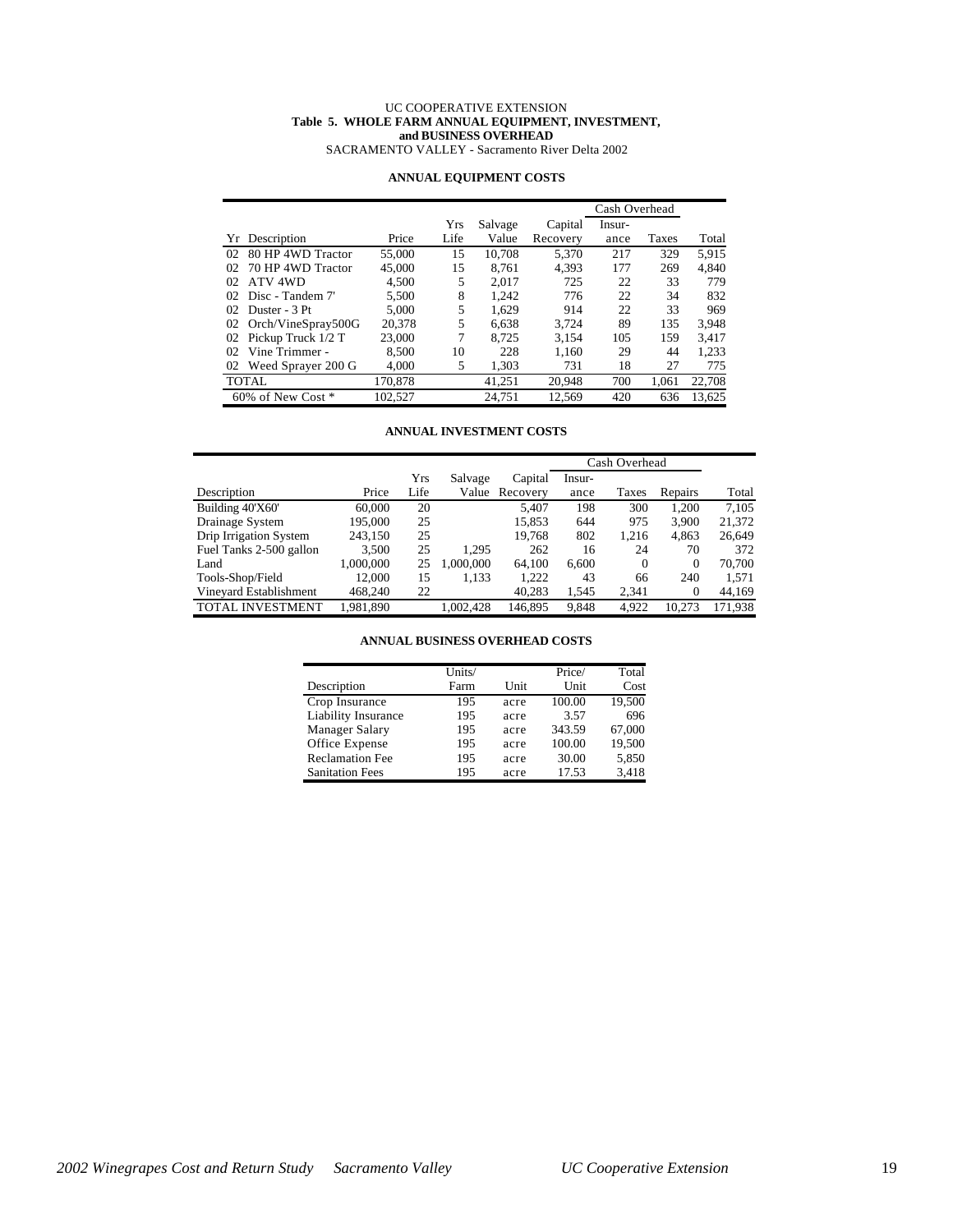#### UC COOPERATIVE EXTENSION **Table 6. HOURLY EQUIPMENT COSTS** SACRAMENTO VALLEY - Sacramento River Delta 2002

|    |                           |        | <b>COSTS PER HOUR</b> |        |       |         |           |       |              |  |  |  |
|----|---------------------------|--------|-----------------------|--------|-------|---------|-----------|-------|--------------|--|--|--|
|    |                           | Actual | Cash Overhead         |        |       |         | Operating |       |              |  |  |  |
|    |                           | Hours  | Capital               | Insur- |       |         | Fuel $\&$ | Total | Total        |  |  |  |
| Yr | Description               | Used   | Recovery              | ance   | Taxes | Repairs | Lube      | Oper. | $Costs/Hr$ . |  |  |  |
| 02 | 80 HP 4WD Tractor         | 252.60 | 12.75                 | 0.52   | 0.78  | 1.34    | 5.69      | 7.03  | 21.08        |  |  |  |
| 02 | 70 HP 4WD Tractor         | 863.80 | 3.05                  | 0.12   | 0.19  | 1.92    | 4.98      | 6.90  | 10.26        |  |  |  |
| 02 | ATV 4WD                   | 535.90 | 0.81                  | 0.02   | 0.04  | 0.34    | 1.16      | 1.50  | 2.37         |  |  |  |
| 02 | Disc - Tandem 7'          | 309.00 | 1.51                  | 0.04   | 0.07  | 1.85    | 0.00      | 1.85  | 3.46         |  |  |  |
| 02 | Duster - 3 Pt             | 286.20 | 1.92                  | 0.05   | 0.07  | 0.73    | 0.00      | 0.73  | 2.76         |  |  |  |
| 02 | Orch/Vine Sprayer 500 gal | 284.70 | 7.85                  | 0.19   | 0.28  | 2.95    | 0.00      | 2.92  | 11.27        |  |  |  |
| 02 | Pickup Truck 1/2 Ton      | 400.00 | 4.76                  | 0.16   | 0.24  | 1.69    | 4.34      | 6.03  | 11.15        |  |  |  |
| 02 | Vine Trimmer              | 134.30 | 5.19                  | 0.13   | 0.19  | 3.50    | 0.00      | 3.50  | 9.01         |  |  |  |
| 02 | Weed Sprayer 200 gal      | 367.00 | 1.19                  | 0.03   | 0.04  | 0.58    | 0.00      | 0.58  | 1.85         |  |  |  |